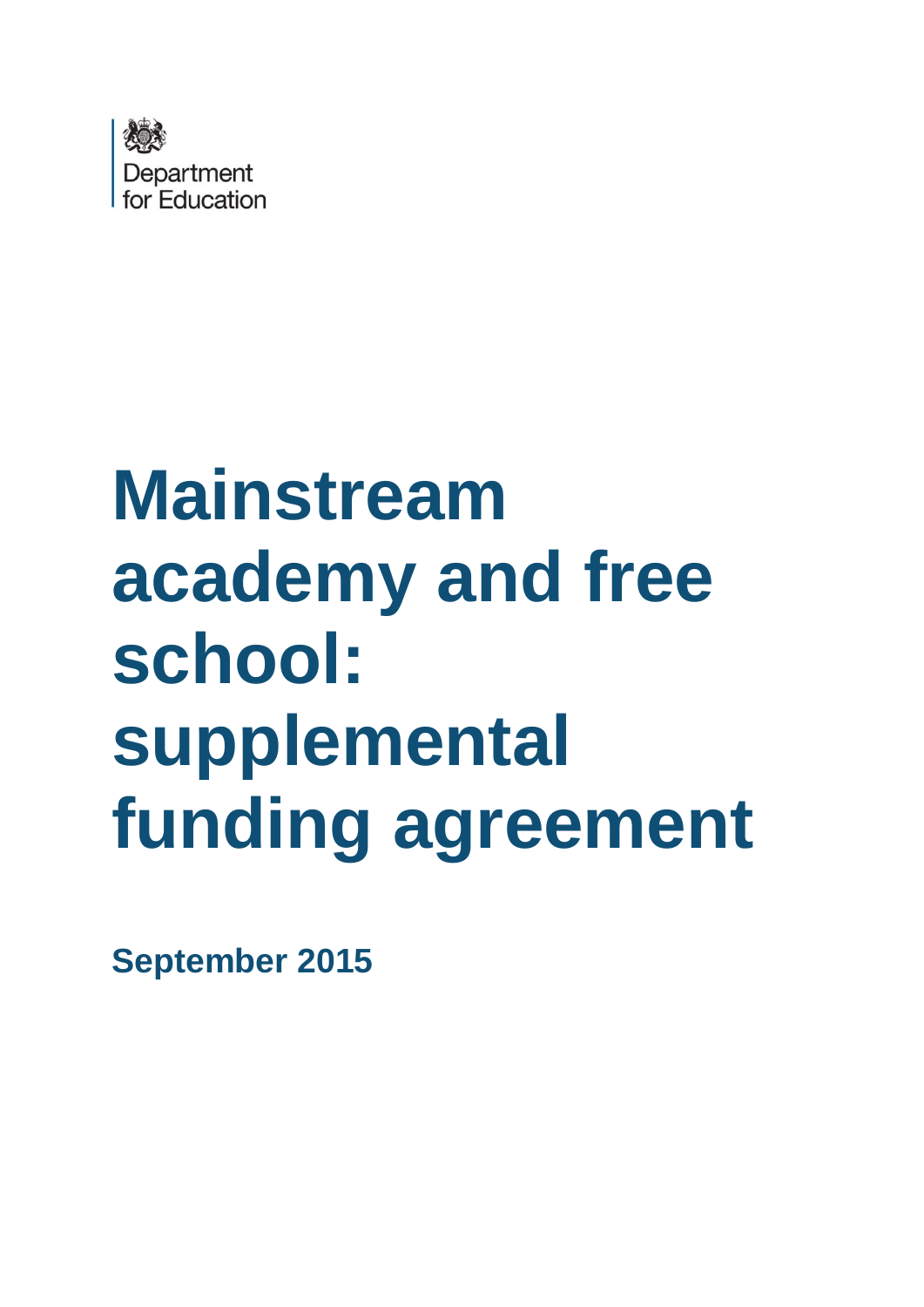# **Contents**

| <b>SUMMARY SHEET</b>                                   | $\overline{\mathbf{4}}$ |
|--------------------------------------------------------|-------------------------|
| Information about the Academy:                         | 4                       |
| <b>ESTABLISHING THE ACADEMY</b><br>1.                  | 8                       |
| Definitions and interpretation                         | 8                       |
| The Academy                                            | 9                       |
| <b>RUNNING OF THE ACADEMY</b><br>2.                    | 9                       |
| <b>Teachers and staff</b>                              | 9                       |
| <b>Pupils</b>                                          | 9                       |
| <b>SEN unit</b>                                        | 10                      |
| Charging                                               | 10                      |
| Admissions                                             | 10                      |
| Curriculum                                             | 12                      |
| 3.<br><b>GRANT FUNDING</b>                             | 14                      |
| <b>Calculation of GAG</b>                              | 14                      |
| Other relevant funding                                 | 16                      |
| <b>LAND</b><br>4.                                      | 16                      |
| 5.<br><b>TERMINATION</b>                               | 21                      |
| Termination by either party                            | 21                      |
| <b>Termination Warning Notice</b>                      | 21                      |
| Termination by the Secretary of State after inspection | 22                      |
| Termination by the Secretary of State                  | 23                      |
| Funding and admission during notice period             | 24                      |
| Notice of intention to terminate by Academy Trust      | 25                      |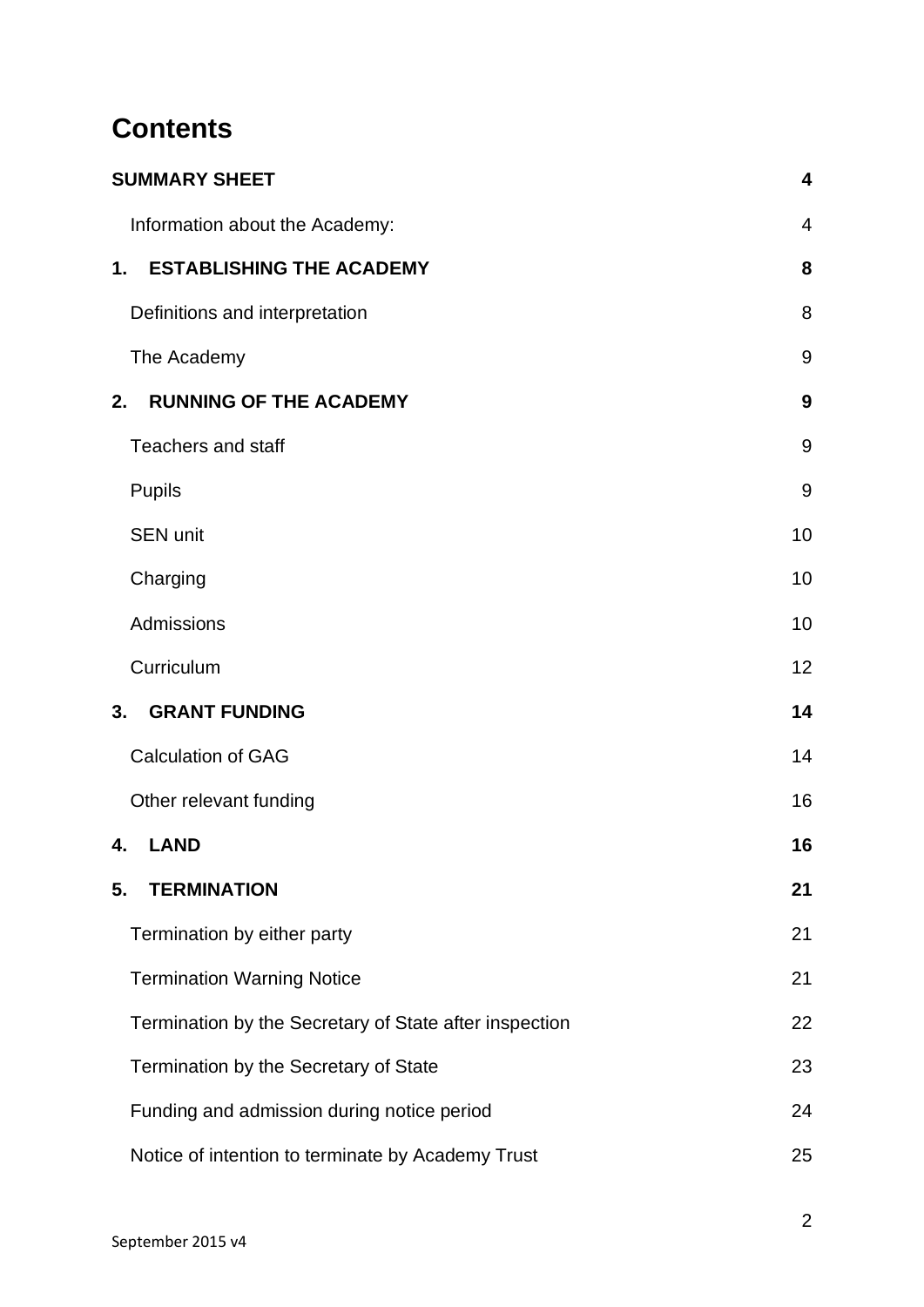|                      | <b>Effect of termination</b>                               | 27 |
|----------------------|------------------------------------------------------------|----|
| 6.                   | <b>OTHER CONTRACTUAL ARRANGEMENTS</b>                      | 28 |
|                      | Annexes                                                    | 28 |
|                      | The Master Agreement                                       | 28 |
|                      | General                                                    | 29 |
| <b>ANNEXES</b><br>31 |                                                            |    |
| 7 <sub>1</sub>       | PUPILS WITH SPECIAL EDUCATION NEEDS (SEN) AND DISABILITIES | 31 |
| 8.                   | ADMISSION OF PUPILS WITH SEN AND DISABILITIES              | 31 |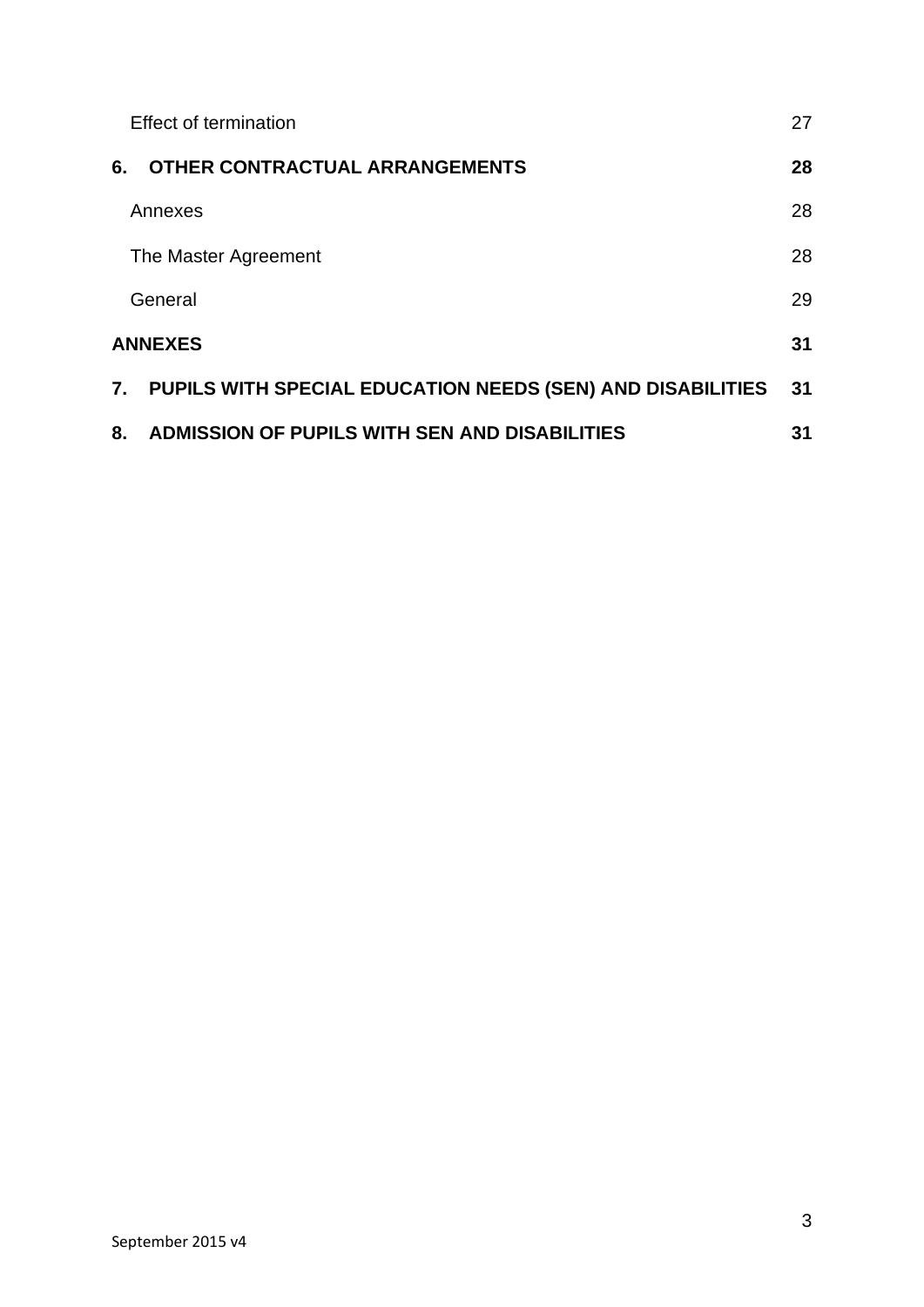# <span id="page-3-0"></span>**SUMMARY SHEET**

# <span id="page-3-1"></span>**Information about the Academy:**

| <b>Name of Academy Trust</b>                                 | <b>Cornerstone Academy Trust</b>           |
|--------------------------------------------------------------|--------------------------------------------|
| <b>Company number</b>                                        | 07339625                                   |
| <b>Date of Master Funding</b><br><b>Agreement</b>            | 27 <sup>th</sup> August 2015               |
| Name of academy                                              | <b>Westclyst Community Primary School</b>  |
| <b>Opening date</b>                                          | 1 <sup>st</sup> September 2016             |
| Type of academy (indicate<br>whether academy or free school) | Mainstream Academy                         |
| <b>Religious designation</b>                                 | N/A                                        |
| <b>Wholly or partly selective</b>                            | N/A                                        |
| Name of predecessor school<br>(where applicable)             | N/A                                        |
| <b>Capacity number</b>                                       | 420 plus 60 FTE nursery places             |
| Age range                                                    | $2 - 11$                                   |
| Number of sixth form places                                  | $\overline{0}$                             |
| <b>Number of boarding places</b>                             | $\Omega$                                   |
| <b>SEN unit / Resource provision</b>                         | N/A                                        |
| <b>Land arrangements</b>                                     | Version 7                                  |
| (Version 1-7 or other)                                       |                                            |
| <b>Address and title number of Land</b>                      | Old Park Farm, Pinn Hill, Exeter, EX1 3TH. |
|                                                              | shown edged red on the attached Plan.      |
|                                                              |                                            |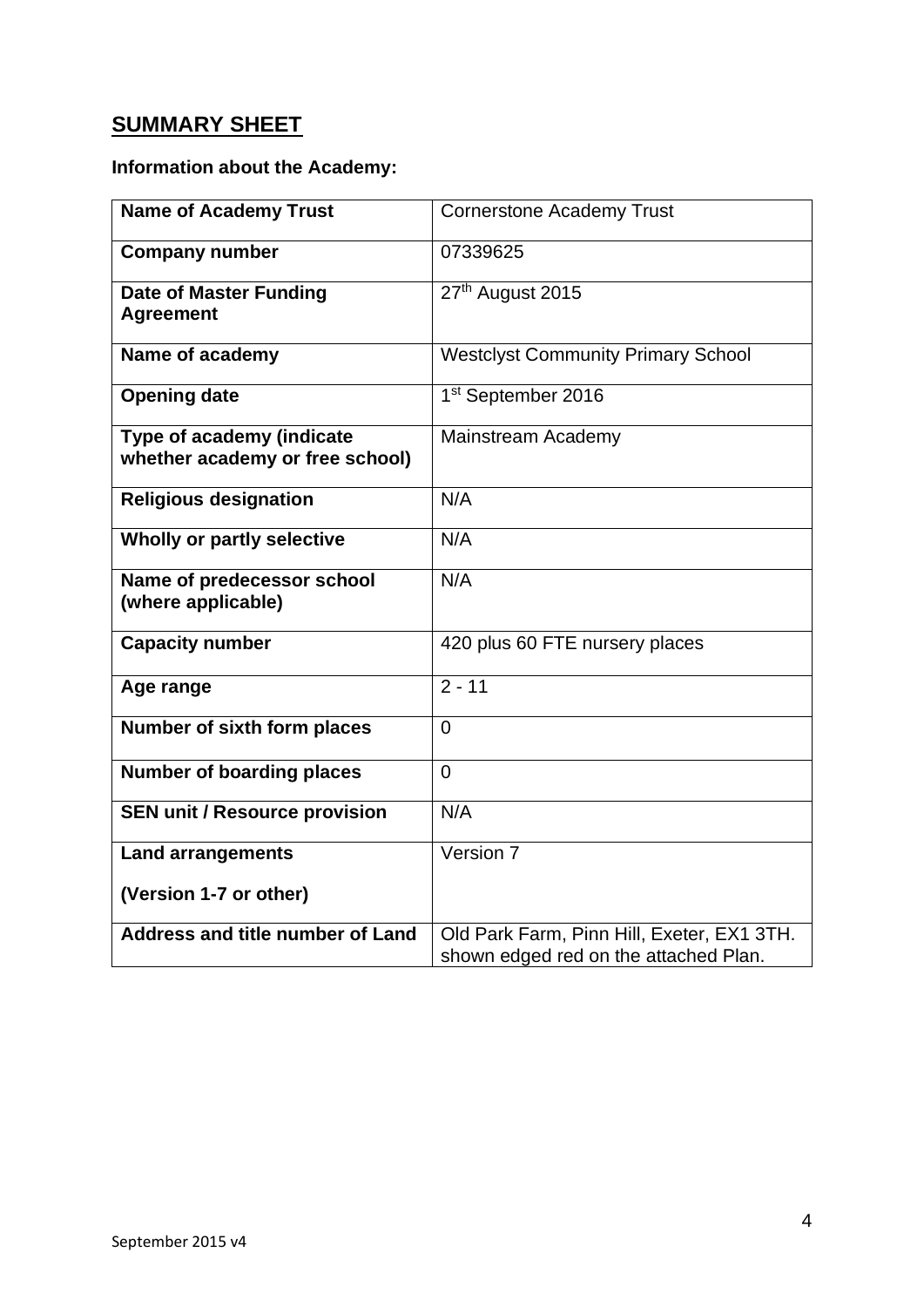# **Please confirm which clause variations have been applied or marked as 'Not used'**

| Clause No. | <b>Descriptor</b>                                                                                                              | <b>Applied</b> | Not used |
|------------|--------------------------------------------------------------------------------------------------------------------------------|----------------|----------|
| 1.1        | Only applies to free schools and new<br>provision academies                                                                    | X              |          |
| 2.A.1      | Clause applies where an academy was<br>previously a VC or foundation school<br>designated with a religious character           |                | X        |
| 2.C, 2.D   | Only applies where the academy has an<br><b>SEN unit</b>                                                                       |                | X        |
| 2.E        | Only applies where there was a<br>predecessor independent school                                                               |                | X        |
| 2.G        | Clause does not apply to free schools<br>(unless there was a predecessor<br>independent school), or new provision<br>academies |                | X        |
| 2.M        | Clause applies only to academies and free<br>schools designated with a religious<br>character                                  |                | X        |
| 2.N        | Clause applies only to academies that were<br>formerly wholly selective grammar schools                                        |                | X        |
| 2.0        | Clause applies only to academies that were<br>formerly partially selective grammar schools                                     |                | X        |
| 2.7        | Clause applies to free schools and new<br>provision academies designated with a<br>religious character                         |                | X        |
| 2.W        | Clause only applies where the academy is<br>designated with a religious character                                              |                | X        |
| 2.X        | Clause only applies where the academy has<br>not been designated with a religious<br>character                                 | $\times$       |          |
| 2.Y        | Clause applies where an academy was<br>previously a VC school or foundation school<br>designated with a religious character    |                | X        |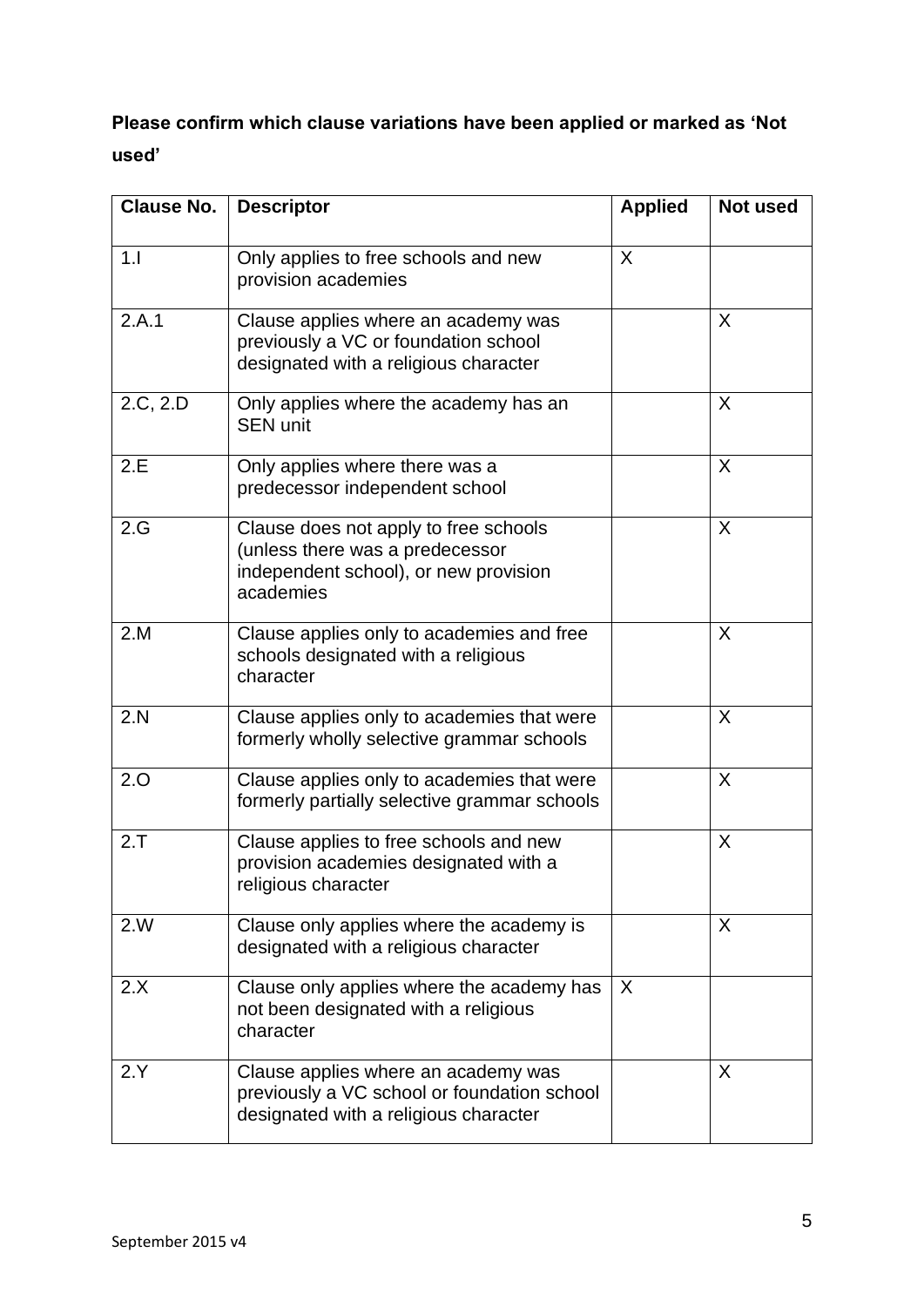| <b>Clause No.</b> | <b>Descriptor</b>                                                                                                                 | <b>Applied</b> | Not used |
|-------------------|-----------------------------------------------------------------------------------------------------------------------------------|----------------|----------|
| 2.Yc)             | Sub-clause applies if the academy is<br>designated with a denominational religious<br>character - CE etc. rather than 'Christian' |                | X        |
| $3.A - 3.F$       | Option 1 applies to converter and sponsored<br>academies: if used delete option 2                                                 |                | X        |
| $3.A - 3.F$       | Option 2 applies to free schools and new<br>provision academies: if used delete option 1                                          | $\sf X$        |          |
| 3.H               | Clause relating to Start-up only applies in<br>some cases (does not apply to academy<br>converters)                               | X              |          |
| 3. J              | Clause only applies to full sponsored and<br>intermediate sponsored academies with<br>approved Academy Action Plans               |                | X        |
| 3.K               | Clause does not apply to free schools<br>(unless there was a predecessor<br>independent school), or new provision<br>academies    |                | X        |
| 5.G.1             | Clause applies only to a boarding<br>academy/free school.                                                                         |                | X        |
| 5.1               | Clause only applies to sponsored<br>academies                                                                                     |                | X        |
| 5.K               | Clause applies to free schools and may be<br>applied to new provision academies                                                   | X              |          |
| 5.L               | Clause applies to free schools and may be<br>applied to new provision academies                                                   | X              |          |
| 5.M               | Clause applies to free schools and may be<br>applied to new provision academies                                                   | X              |          |
| 5.N               | Clause applies to free schools and may be<br>applied to new provision academies                                                   | X              |          |
| 5.0               | Clause applies to free schools and may be<br>applied to new provision academies                                                   | X              |          |
| 6.H               | Clause only applies to schools which are<br>designated with a Church of England or<br>Roman Catholic character                    |                | X        |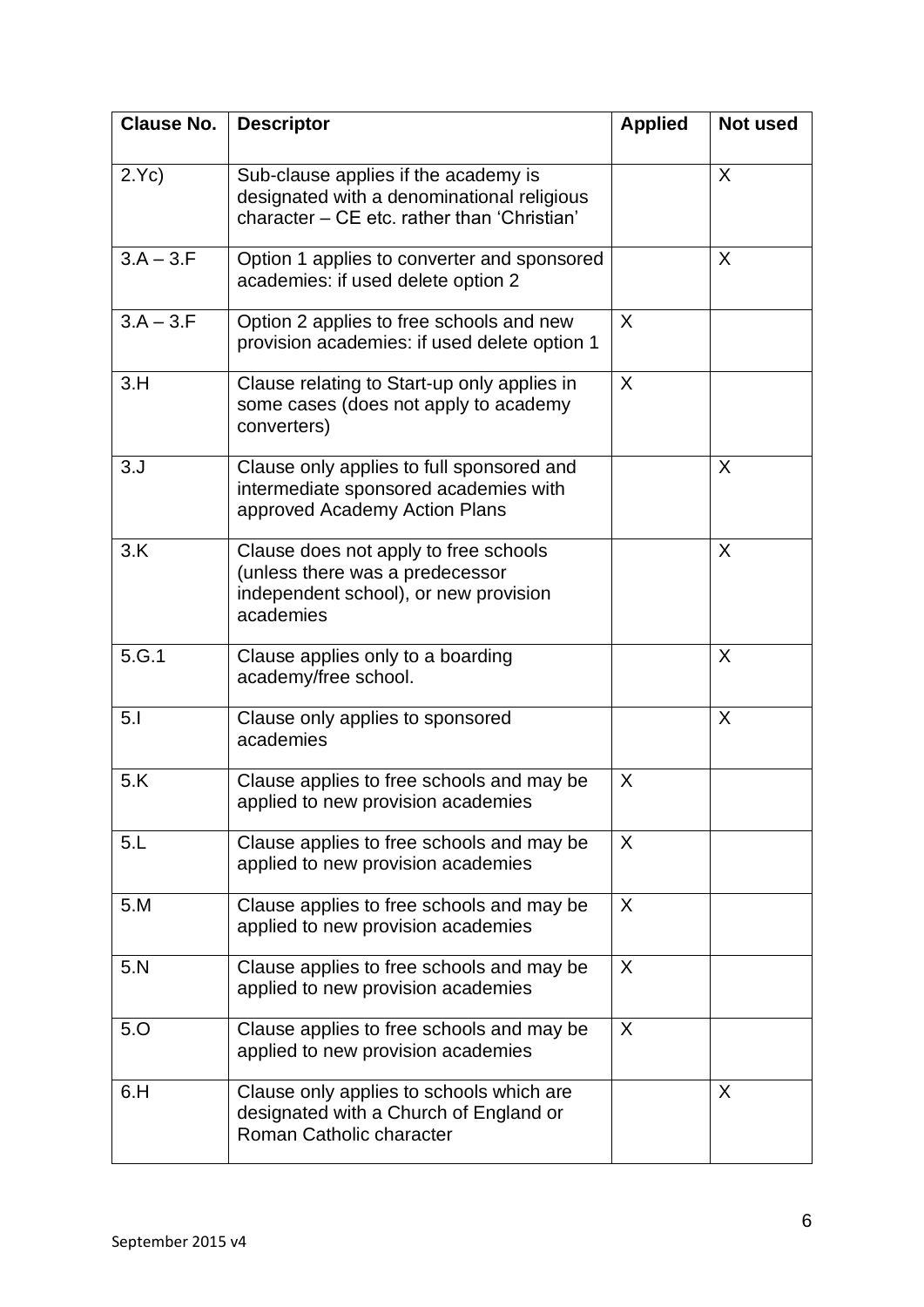**Please identify any other variations from the model that apply to this academy (e.g. clauses relating to PFI, or any required because the multi academy trust includes academies designated with different religious characters, or a mixture of those designated with a religious character, and those which are not):**

**Additional clauses will be supplied by your project lead if needed.**

| <b>Descriptor</b> | <b>Clause</b> | <b>Applied</b> | Not used |
|-------------------|---------------|----------------|----------|
|                   | No.           |                |          |
|                   |               |                |          |
|                   |               |                |          |
|                   |               |                |          |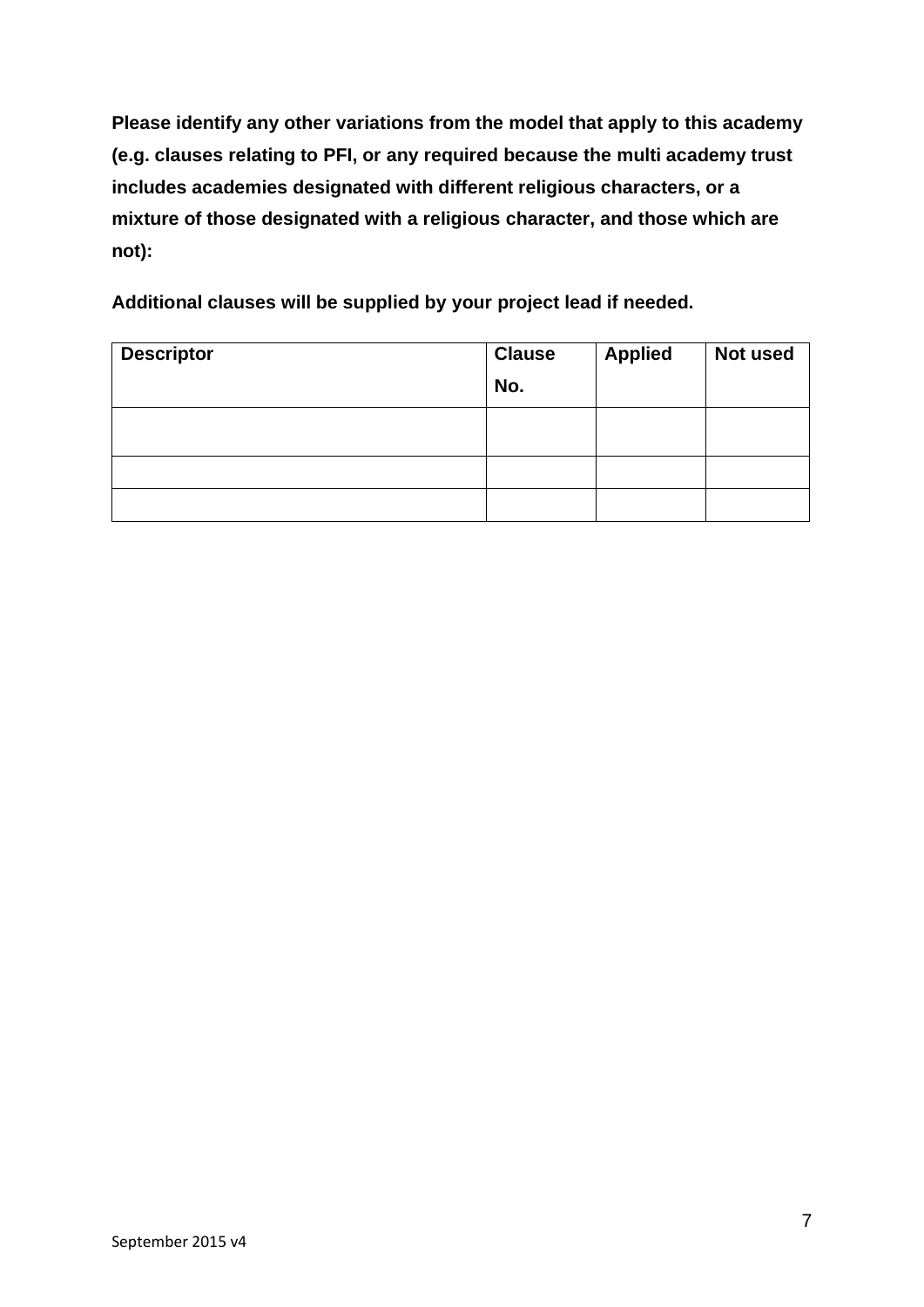# <span id="page-7-0"></span>**1. ESTABLISHING THE ACADEMY**

1.A This Agreement made between the Secretary of State for Education and Cornerstone Academy Trust is supplemental to the master funding agreement made between the same parties and dated 27<sup>th</sup> August 2015 (the "Master **Agreement**").

# <span id="page-7-1"></span>**Definitions and interpretation**

- 1.B Except as expressly provided in this Agreement words and expressions defined in the Master Agreement will have those same meanings in this Agreement.
- 1.C The following capitalised words and expressions will have the following meanings:

"The **Academy**" means the Westclyst Community Primary School.

**"Coasting"** has the meaning given in regulations made under section 60B of the Education and Inspections Act 2006.

"**SEN**" means Special Educational Needs and the expressions "**special educational needs**" and "**special educational provision**" have the meaning set out in sections 20(1) and 21(2) of the Children and Families Act 2014.

"**Start-Up Period**" means up to 7 Academy Financial Years and covers the period up to and including the first Academy Financial Year in which all age groups are present at the Academy (that is, all the pupil cohorts relevant to the age range of the Academy will have some pupils present).

"**Termination Notice**" means a notice sent by the Secretary of State to the Academy Trust, terminating this Agreement on the date specified in the notice.

"**Termination Warning Notice**" means a notice sent by the Secretary of State to the Academy Trust, stating his intention to terminate this Agreement.

1.D The Interpretation Act 1978 applies to this Agreement as it applies to an Act of Parliament.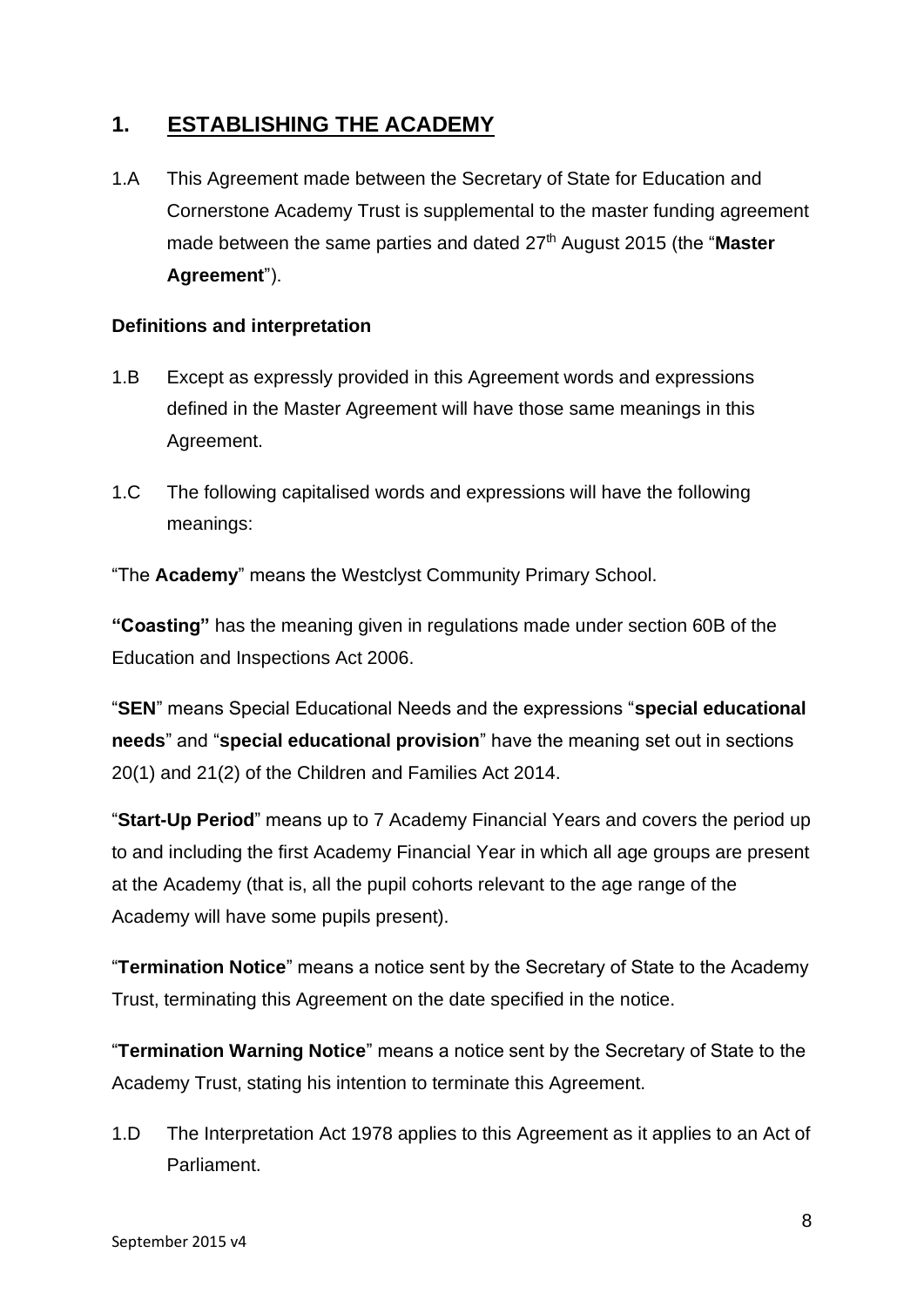1.E Reference in this Agreement to clauses and annexes will, unless otherwise stated, be to clauses and annexes to this Agreement.

#### <span id="page-8-0"></span>**The Academy**

- 1.F The Academy is a Mainstream Academy as defined in clause 1.4 of the Master Agreement.
- 1.G The Academy Trust will establish and maintain the Academy in accordance with the Master Agreement and this Agreement.
- 1.H The Academy Trust will open the Academy on 1 September 2016.
- 1.I The Academy Trust must ensure that so far as is reasonably practicable and consistent with clause 2.X of this Agreement and the Equality Act 2010, the policies and practices adopted by the Academy (in particular regarding curriculum, uniform and school food) enable pupils of all faiths and none to play a full part in the life of the Academy, and do not disadvantage pupils or parents of any faith or none. For the avoidance of doubt, this requirement applies irrespective of the proportion of pupils of any faiths or none currently attending or predicted to join the school.

# <span id="page-8-1"></span>**2. RUNNING OF THE ACADEMY**

# <span id="page-8-2"></span>**Teachers and staff**

- 2.A Subject to clause 2.4 of the Master Agreement, 7.A of this Agreement and section 67 of the Children and Families Act 2014, the Academy Trust may, in accordance with any relevant Guidance, employ anyone it believes is suitably qualified or is otherwise eligible to plan and prepare lessons and courses for pupils, teach pupils, and assess and report on pupils' development, progress and attainment.
- 2.A.1 Not used.

#### <span id="page-8-3"></span>**Pupils**

2.B The planned capacity of the Academy is 420 plus 60 FTE nursery places in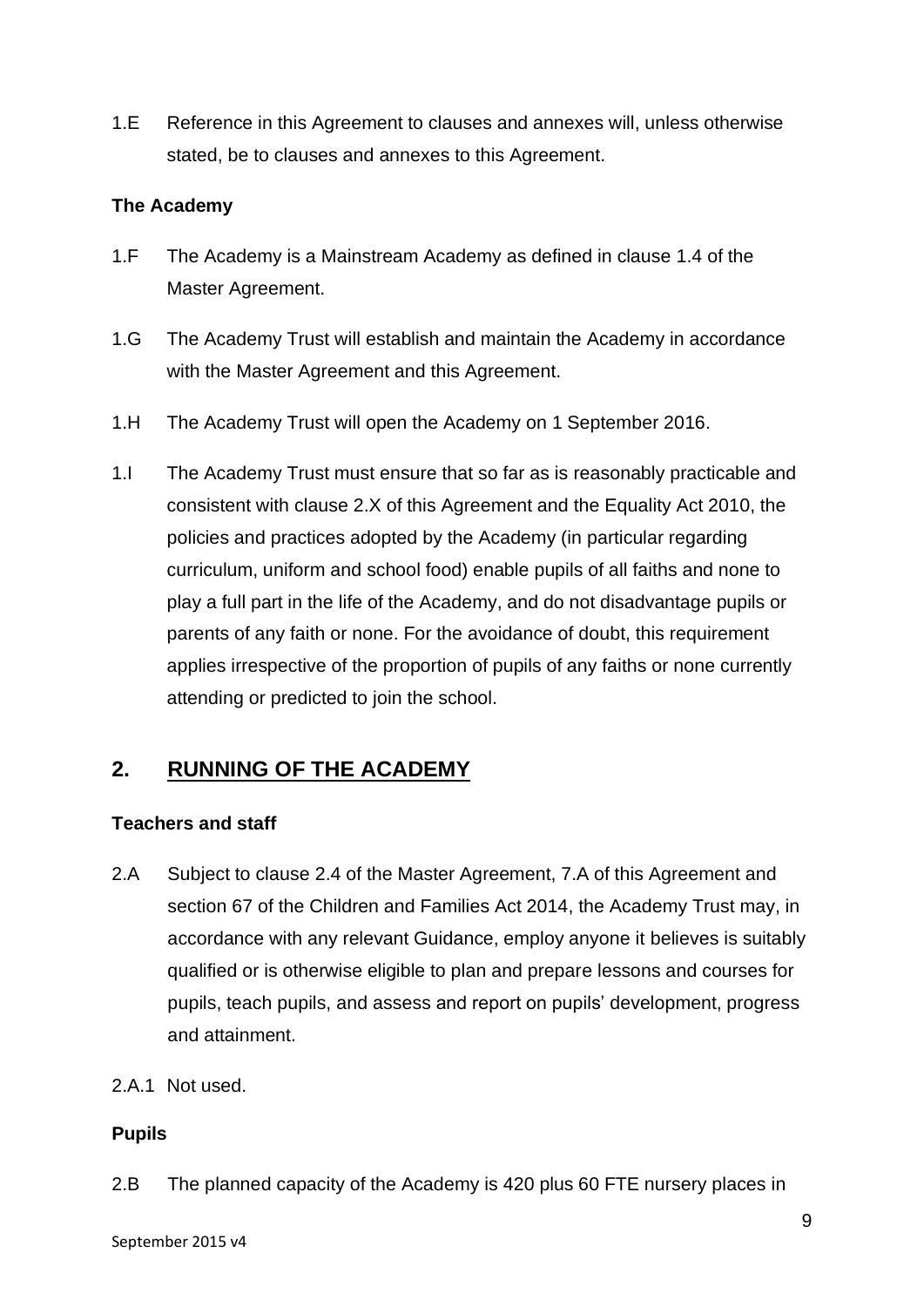the age range 2-11. The Academy will be an all ability inclusive school.

#### <span id="page-9-0"></span>**SEN unit**

2.C Not used.

2.D Not used.

#### <span id="page-9-1"></span>**Charging**

2.E Not used.

#### <span id="page-9-2"></span>**Admissions**

- 2.F Subject to clauses 2.K– 2.L the Academy Trust will act in accordance with, and will ensure that its Independent Appeal Panel is trained to act in accordance with, the School Admissions Code and School Admission Appeals Code published by the DfE (the "Codes") and all relevant admissions law as they apply to foundation and voluntary aided schools, and with equalities law. Reference in the Codes or legislation to "admission authorities" will be deemed to be references to the Academy Trust.
- 2.G Not used.
- 2.H The Academy Trust must participate in the local Fair Access Protocol. The Academy Trust must participate in the coordinated admission arrangements operated by the LA in whose area the Academy is situated. If the Academy is a free school, the Academy Trust is not required to participate in coordination for its first intake of pupils.
- 2.I The Academy Trust may determine admission arrangements (subject to consultation in line with the Codes) that give priority for admission to children attracting the Pupil Premium, including the service premium (the "pupil premium admission criterion"), but not above looked-after children and previously looked-after children.
- 2.J Where the Academy Trust applies the pupil premium admission criterion, it must provide information in its admission arrangements about eligibility for the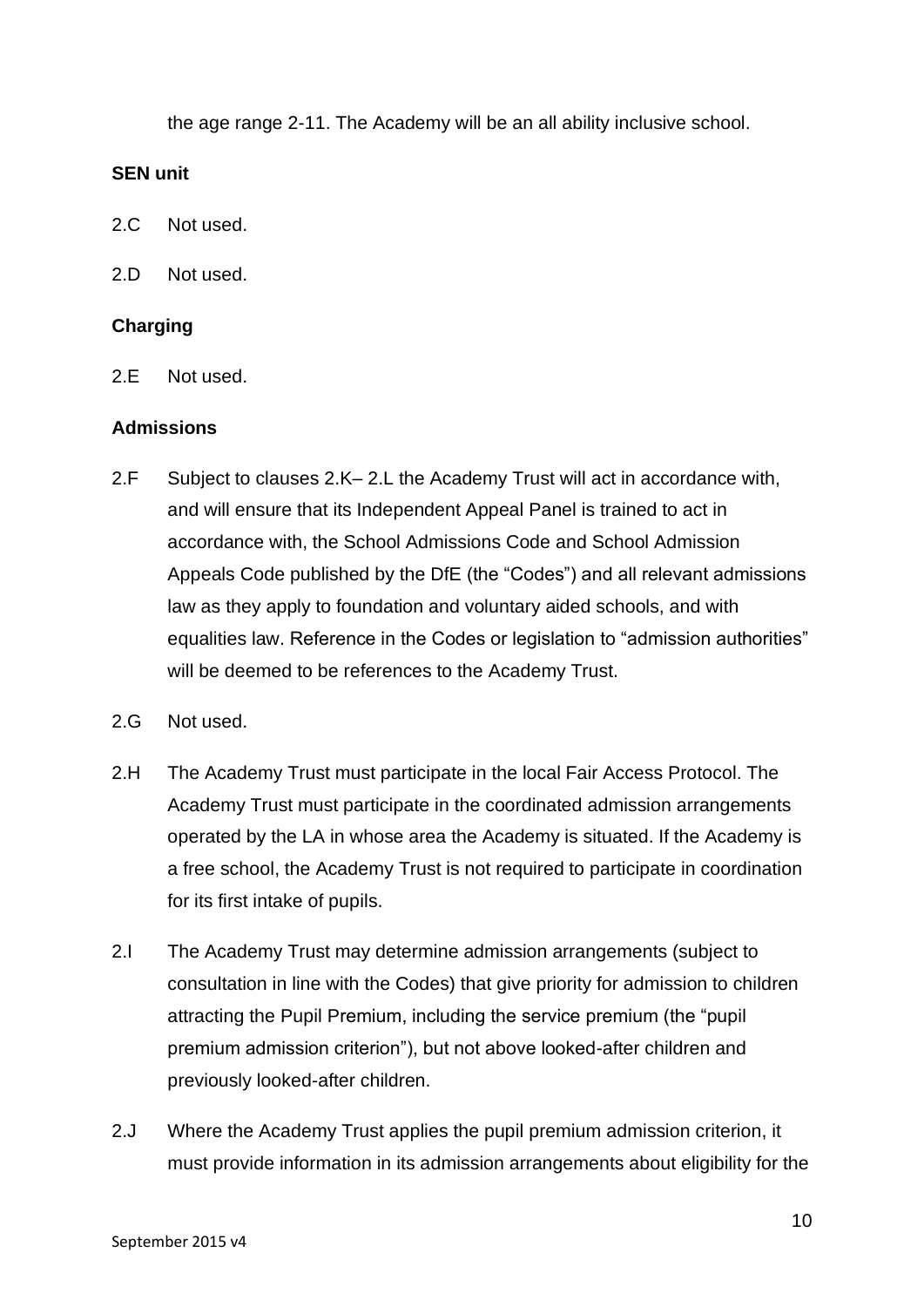premiums.

- 2.K For the purposes of applying the pupil premium admission criterion only, sections 1.9(f) and 2.4(a) of the School Admissions Code do not apply insofar as they prevent admission authorities from giving priority to children according to the financial or occupational status of parents or using supplementary forms that ask for:
	- a) any personal details about their financial status; or
	- b) whether parents are serving in the UK armed forces or were serving in the UK armed forces, and are exercising parental care and responsibility for the child in question.
- 2.L The Secretary of State may:
	- a) direct the Academy Trust to admit a named pupil to the Academy:
		- i. following an application from an LA including complying with a school attendance order as defined in section 437 of the Education Act 1996. Before doing so the Secretary of State will consult the Academy Trust; or
		- ii. where in relation to a specific child or children the Academy Trust has failed to act in accordance with the Codes or this Agreement or has otherwise acted unlawfully; or
	- b) direct the Academy Trust to amend its admission arrangements where they do not comply with the Codes or this Agreement, or are otherwise unlawful.
- 2.M Not used
- 2.N Not used.
- 2.O Not used.
- 2.P The Academy Trust must ensure that parents and 'relevant children' (as described in the **Codes**) have the right to appeal to an Independent Appeal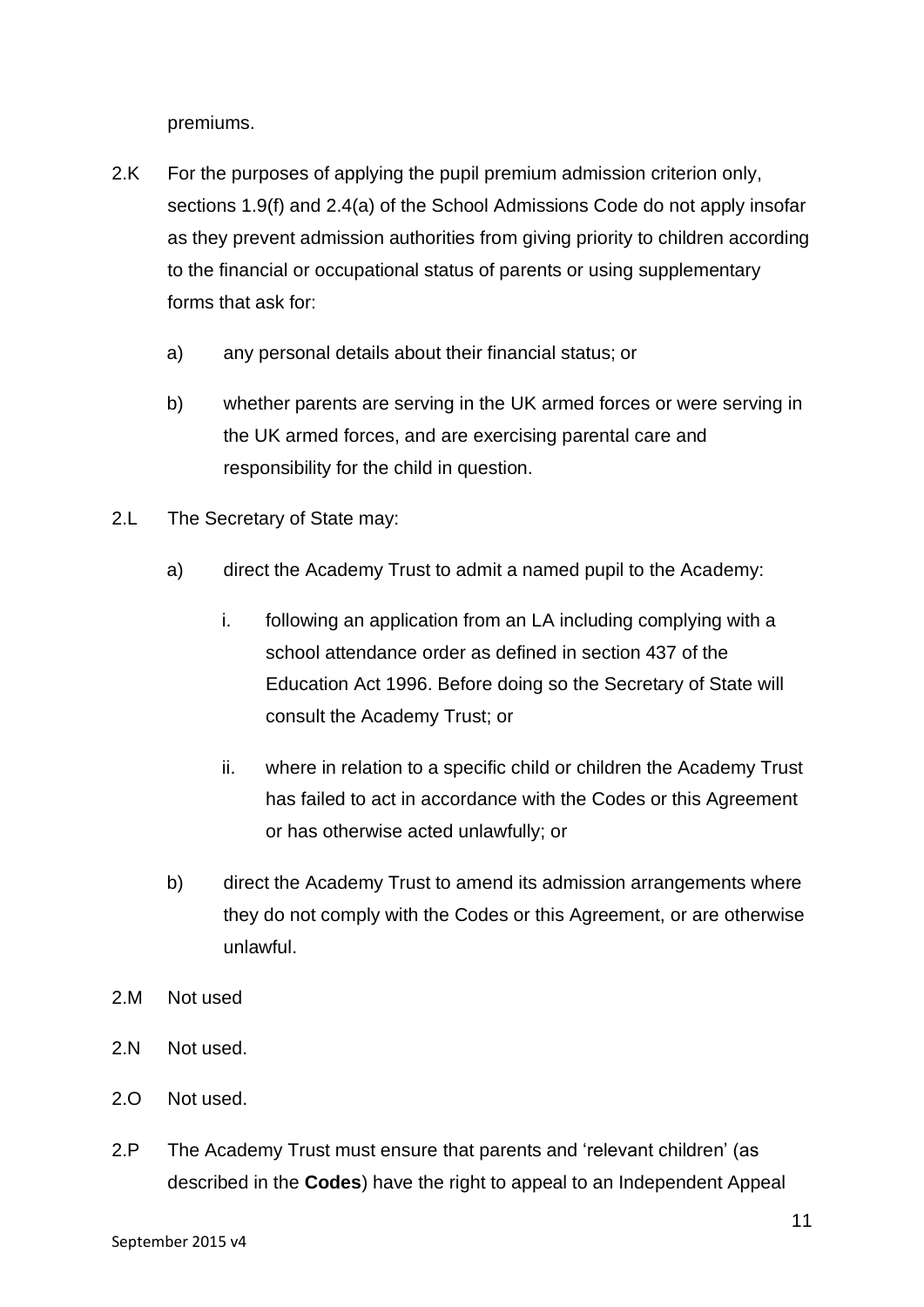Panel if they are dissatisfied with an admission decision of the Academy Trust. The arrangements for appeals must comply with the Codes as they apply to foundation and voluntary aided schools. The determination of the appeal panel is binding on all parties.

- 2.Q Subject to clause 2.R, the meaning of "**relevant area**" for the purposes of consultation requirements in relation to admission arrangements is that determined by the relevant LA for maintained schools in the area in accordance with the Education (Relevant Areas for Consultation on Admission Arrangements) Regulations 1999.
- 2.R If the Academy does not consider the relevant area determined by the LA for the maintained schools in the area to be appropriate, it must apply to the Secretary of State by 1 August before the academic year in question for a determination of the appropriate relevant area for the Academy, setting out the reasons for this view. The Secretary of State will consult the Academy Trust and the LA in whose area the Academy is situated in reaching a decision.
- 2.S The Office of the Schools Adjudicator ("**OSA**") will consider objections to the Academy's admission arrangements (except objections against the agreed variations from the Codes specified at clause 2.K, over which it has no jurisdiction). The Academy Trust must therefore make it clear, when determining the Academy's admission arrangements, that objections should be submitted to the OSA. The OSA's determination of an objection is binding on the Academy and the Academy Trust must make appropriate changes to its admission arrangements as quickly as possible.
- 2.T Not used.

#### <span id="page-11-0"></span>**Curriculum**

- 2.U The Academy Trust must provide for the teaching of religious education and a daily act of collective worship at the Academy.
- 2.V The Academy Trust must comply with section 71(1)-(6) and (8) of the School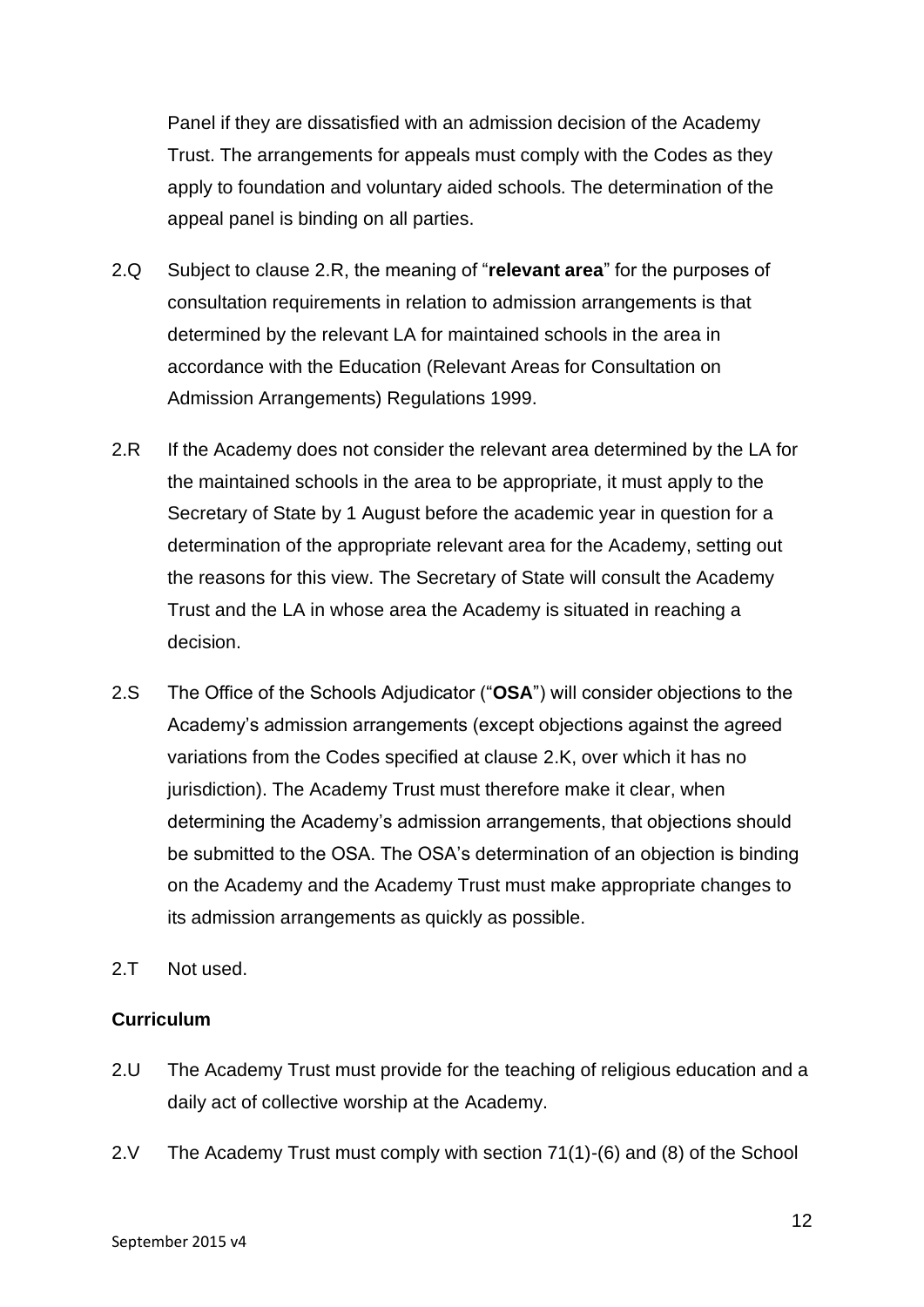Standards and Framework Act 1998 as if the Academy were a community, foundation or voluntary school, and as if references to "religious education" and "religious worship" in that section were references to the religious education and religious worship provided by the Academy in accordance with clause 2.X*.*

- 2.W Not used.
- 2.X Subject to clause 2.V, **where the academy has not been designated with a religious character** (in accordance with section 124B of the School Standards and Framework Act 1998 or further to section 6(8) of the Academies Act 2010):
	- a) provision must be made for religious education to be given to all pupils at the Academy in accordance with the requirements for agreed syllabuses in section 375(3) of the Education Act 1996 and paragraph 2(5) of Schedule 19 to the School Standards and Framework Act 1998;
	- b) the Academy must comply with section 70(1) of, and Schedule 20 to, the School Standards and Framework Act 1998 as if it were a community, foundation or voluntary school which does not have a religious character, except that paragraph 4 of that Schedule does not apply. The Academy may apply to the Secretary of State for consent to be relieved of the requirement imposed by paragraph 3(2) of that Schedule.

#### 2.Y Not used.

2.Z The Academy Trust must have regard to any Guidance, further to section 403 of the Education Act 1996, on sex and relationship education to ensure that children at the Academy are protected from inappropriate teaching materials and that they learn the nature of marriage and its importance for family life and for bringing up children. The Academy Trust must also have regard to the requirements in section 405 of the Education Act 1996, as if the Academy were a maintained school.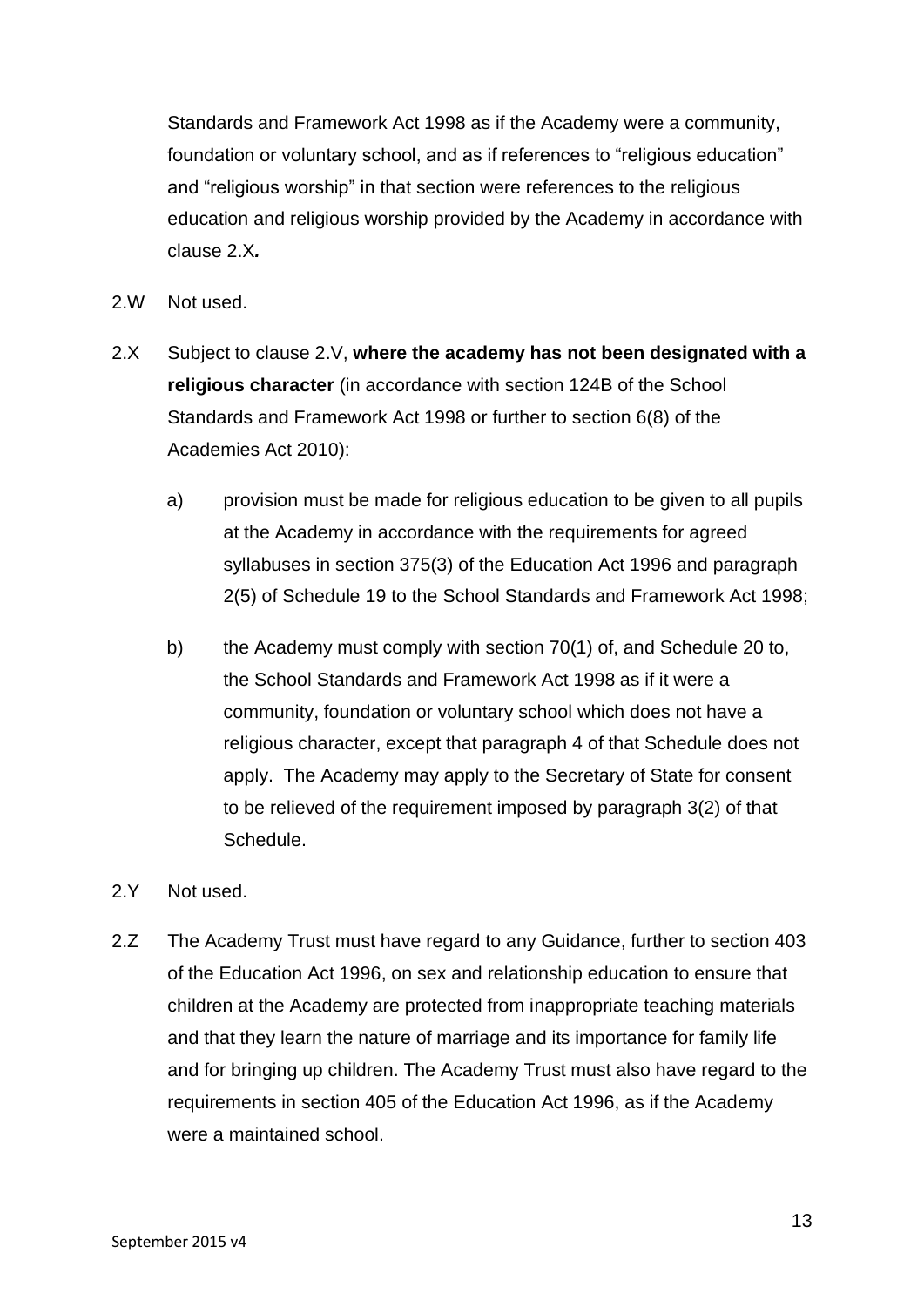2.AA The Academy Trust must prevent political indoctrination, and secure the balanced treatment of political issues, in line with the requirements for maintained schools set out in the Education Act 1996, and have regard to any Guidance.

# <span id="page-13-0"></span>3. **GRANT FUNDING**

# <span id="page-13-1"></span>**Calculation of GAG**

- 3.A Subject to clause 3.C, the basis of the pupil number count for the purposes of determining GAG for an Academy Financial Year will be the Academy Trust's most recent estimate provided in accordance with clause 3.B.
- 3.B The Secretary of State will, in advance of each Academy Financial Year for the Academy, request that the Academy Trust provides an estimate of the number of pupils on roll in the following September for the purposes of determining GAG for an Academy Financial Year. The Academy Trust must provide the requested estimate to the Secretary of State as soon as reasonably practicable.
- 3.C In the Academy Financial Year which immediately follows the Academy Financial Year in which all planned year groups will be present at the Academy (that is, all the pupil cohorts relevant to the age range of the Academy will have some pupils present), the basis of the pupil number count for the purpose of determining GAG will no longer be the estimate provided in accordance with clause 3.B, but in that and all following Academy Financial Years will be determined in accordance with clause 3.F.
- 3.D For any Academy Financial Year in which GAG for the Academy has been calculated in accordance with clauses 3.A and 3.B, an adjustment may be made to the following Academy Financial Year's formula funding element of GAG for the Academy to recognise any variation from that estimate. The Secretary of State may for this purpose use the Census for the relevant month (determined at the Secretary of State's discretion) for the Academy Financial Year in question as a means of determining pupil numbers. The additional or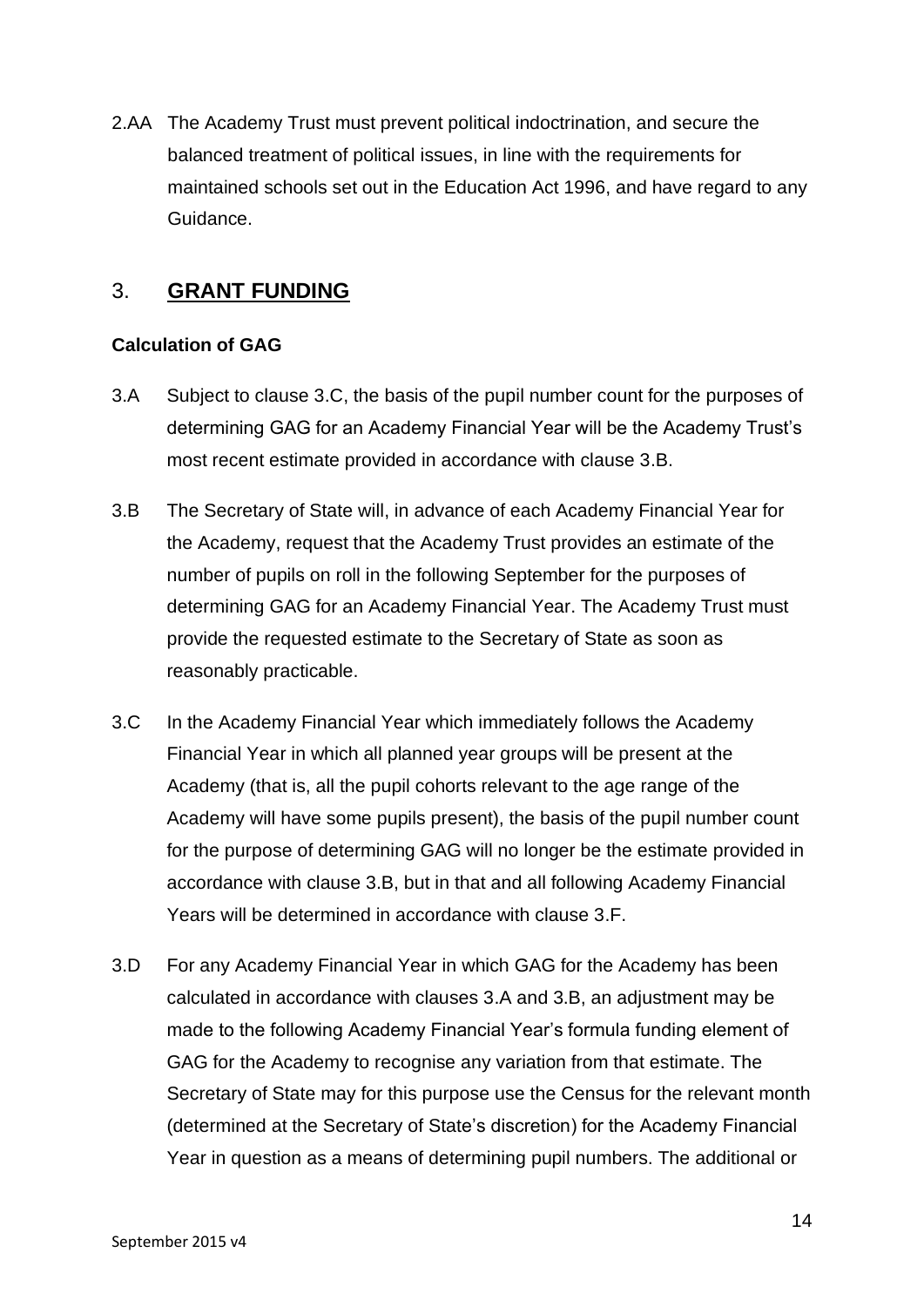clawed-back grant will be only the amount relevant to the number of pupils above or below that estimate.

- 3.E Not used.
- 3.F For Academy Financial Years which immediately follow the Academy Financial Year in which all planned year groups will be present at the Academy, the basis of the pupil count for determining GAG will be:
	- a) for pupils in Year 11 and below, the Schools Census which is used to fund maintained schools for the financial year overlapping with the Academy Financial Year in question; and
	- b) for pupils in Year 12 and above, the formula which is in use at the time for maintained schools
- 3.G The Secretary of State may, at his discretion, adjust the basis of the pupil count to take account of any diseconomies of scale which may affect the Academy if it is operating below the planned capacity in clause 2.B. If such an adjustment is made in any Academy Financial Year, this will not change the basis of the pupil count for calculating the following Academy Financial Year's GAG. If the Secretary of State has indicated that additional grant may be payable in such circumstances, the Academy Trust will bid for this additional grant based on need and providing appropriate supporting evidence. The Secretary of State may accept or refuse the bid at his discretion.
- 3.H The Secretary of State may pay a further element of GAG to the Academy Trust during the Start-Up Period or during the period when year groups are present who have transferred from the Predecessor School, in order to allow the Academy to:
	- a) purchase a basic stock of teaching and learning materials (including library books, text books, software, stationery, science equipment and equipment for physical education) and other consumable materials; and
	- b) meet the costs associated with the recruitment and induction of additional staff.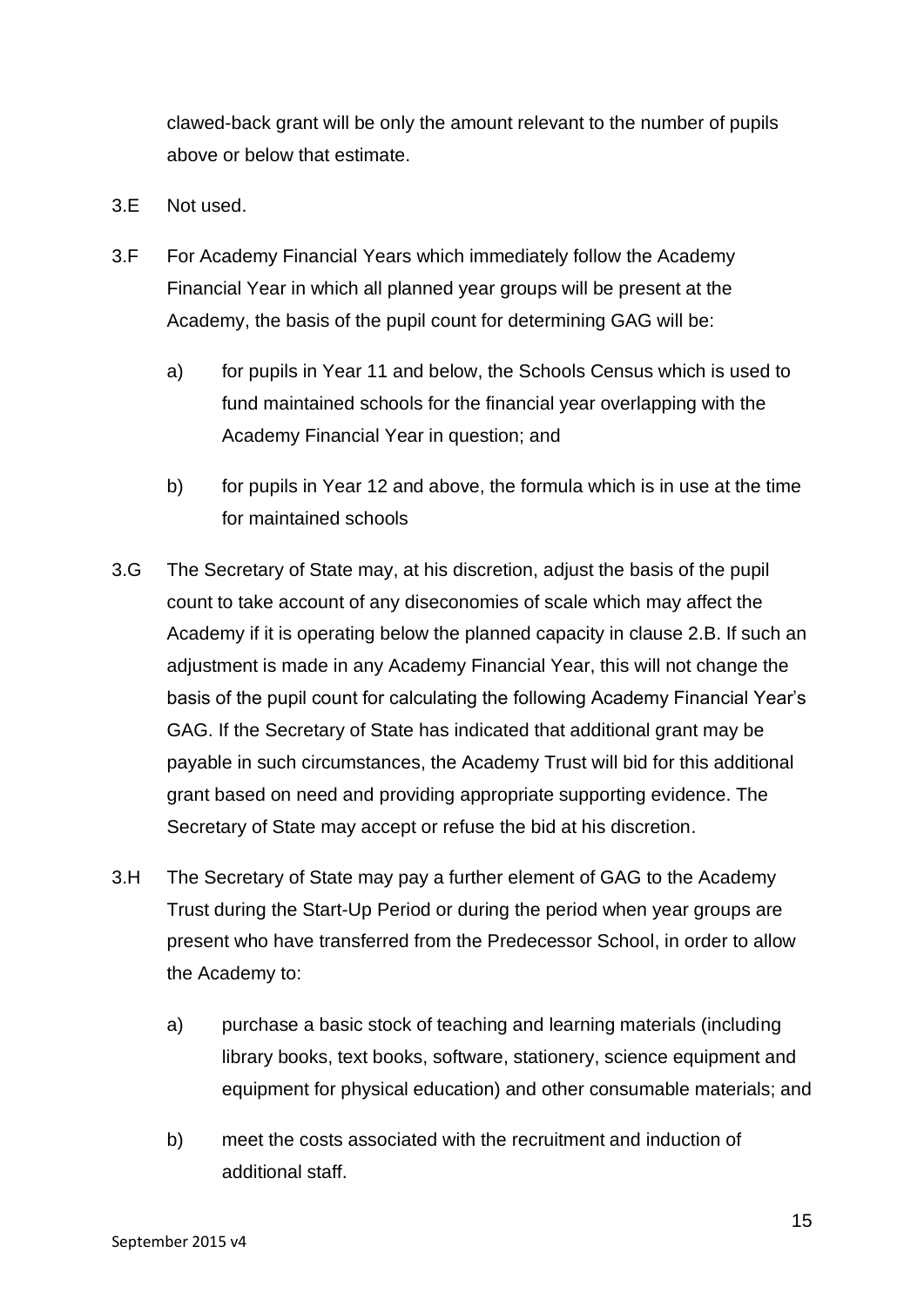After the Start-Up Period these costs will be met through the ordinary GAG.

3.I The Secretary of State recognises that if a Termination Notice or a Termination Warning Notice is served, or the Master Agreement is otherwise terminated, the intake of new pupils during the notice period may decline and therefore payments based on the number of pupils attending the Academy may be insufficient to meet the Academy's needs. In these circumstances the Secretary of State may pay a larger GAG in the notice period, to enable the Academy to operate effectively.

# <span id="page-15-0"></span>**Other relevant funding**

- 3.J Not used.
- 3.K Not used.

# **Carrying forward of funds**

3.L Any additional grant made in accordance with clause 3.I, for a period after the Secretary of State has served a Termination Notice or a Termination Warning Notice under this Agreement, or otherwise terminates the Master Agreement, may be carried forward without limitation or deduction until the circumstances set out in clause 3.I cease to apply or the Academy closes.

# <span id="page-15-1"></span>4. **LAND**

# *Version 7: new leasehold site provided by EFA without a legal charge*

"**Land**" means the land at Old Park Farm, Pinn Hill, Exeter, EX1 3TH, shown edged red on the attached plan and demised by the Lease.

"**Lease**" means the lease or other occupational agreement between the Academy Trust and a third party (the "**Landlord**") under which the Academy Trust derives title to the Land.

"**Property Notice**" means any order, notice, proposal, demand or other requirement issued by any competent authority (including the Landlord) which materially affects the Academy Trust's ability to use the Land for the purposes of the Academy.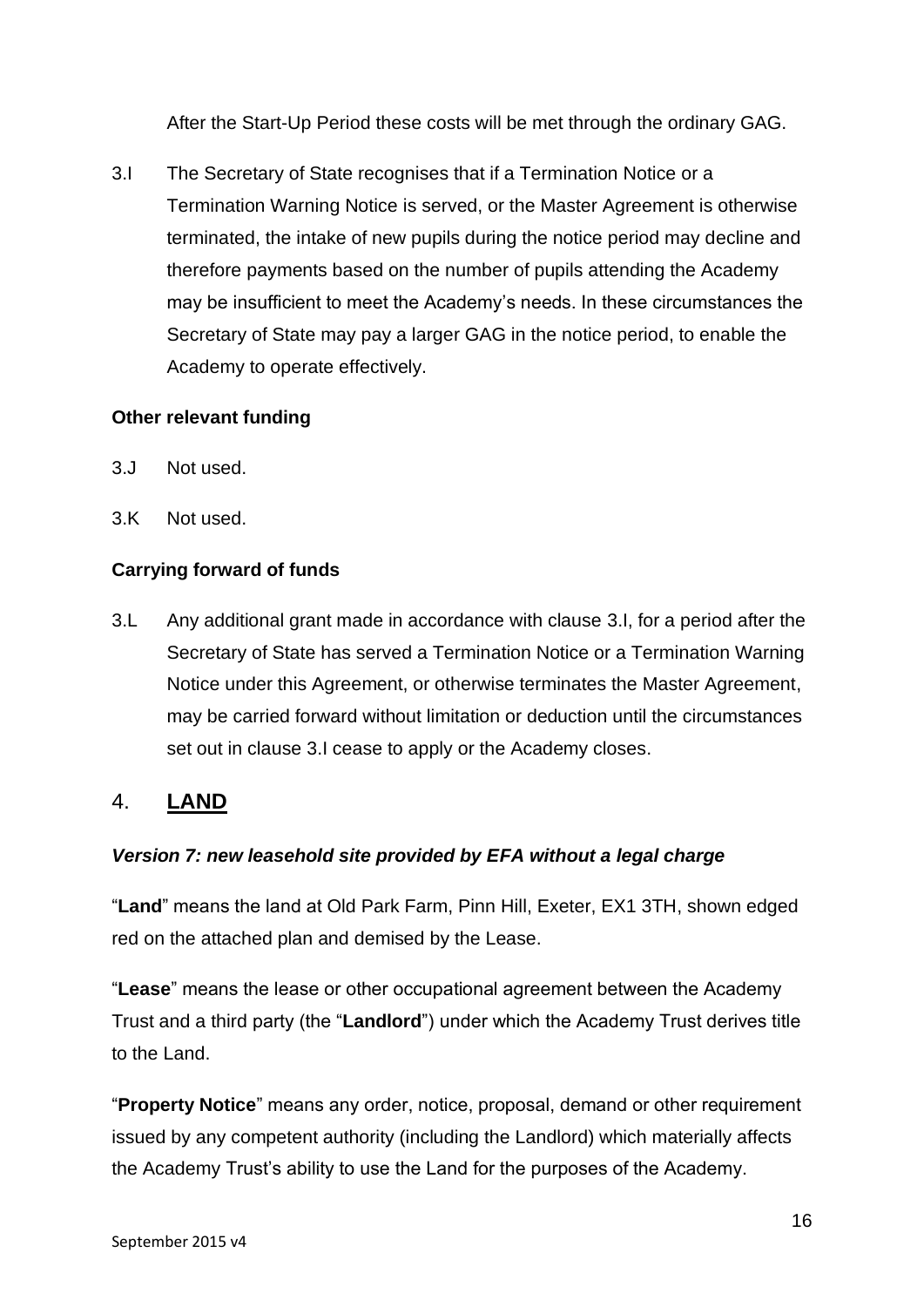#### **Restrictions on Land transfer**

#### 4.A The Academy Trust must:

a) within 28 days of the signing of this Agreement in circumstances where the Land is transferred to the Academy Trust prior to the date of this Agreement, or otherwise within 28 days of the transfer of the Land to the Academy Trust, apply to the Land Registry using Form RX1 for the following restriction (the "Restriction") to be entered in the proprietorship register for the Land:

"*No disposition of the registered estate by the proprietor of the registered estate is to be registered without a written consent signed by the Secretary of State for Education, of Sanctuary Buildings, Great Smith Street, London SW1P 3BT*";

- b) take any further steps required to ensure that the Restriction is entered on the proprietorship register;
- c) promptly confirm to the Secretary of State when the Restriction has been registered;
- d) if it has not registered the Restriction, allow the Secretary of State to do so in its place; and
- e) not, without the Secretary of State's consent, apply to disapply, modify, cancel or remove the Restriction, whether by itself, a holding company, a subsidiary company, or a receiver, administrator or liquidator acting in the name of the Academy Trust.

#### **Obligations of the Academy Trust**

- 4.B The Academy Trust must comply with the Lease and promptly enforce its rights against the Landlord.
- 4.C The Academy Trust must not, without the Secretary of State's consent:
	- a) terminate, renew, vary, surrender, dispose of or agree any revised rent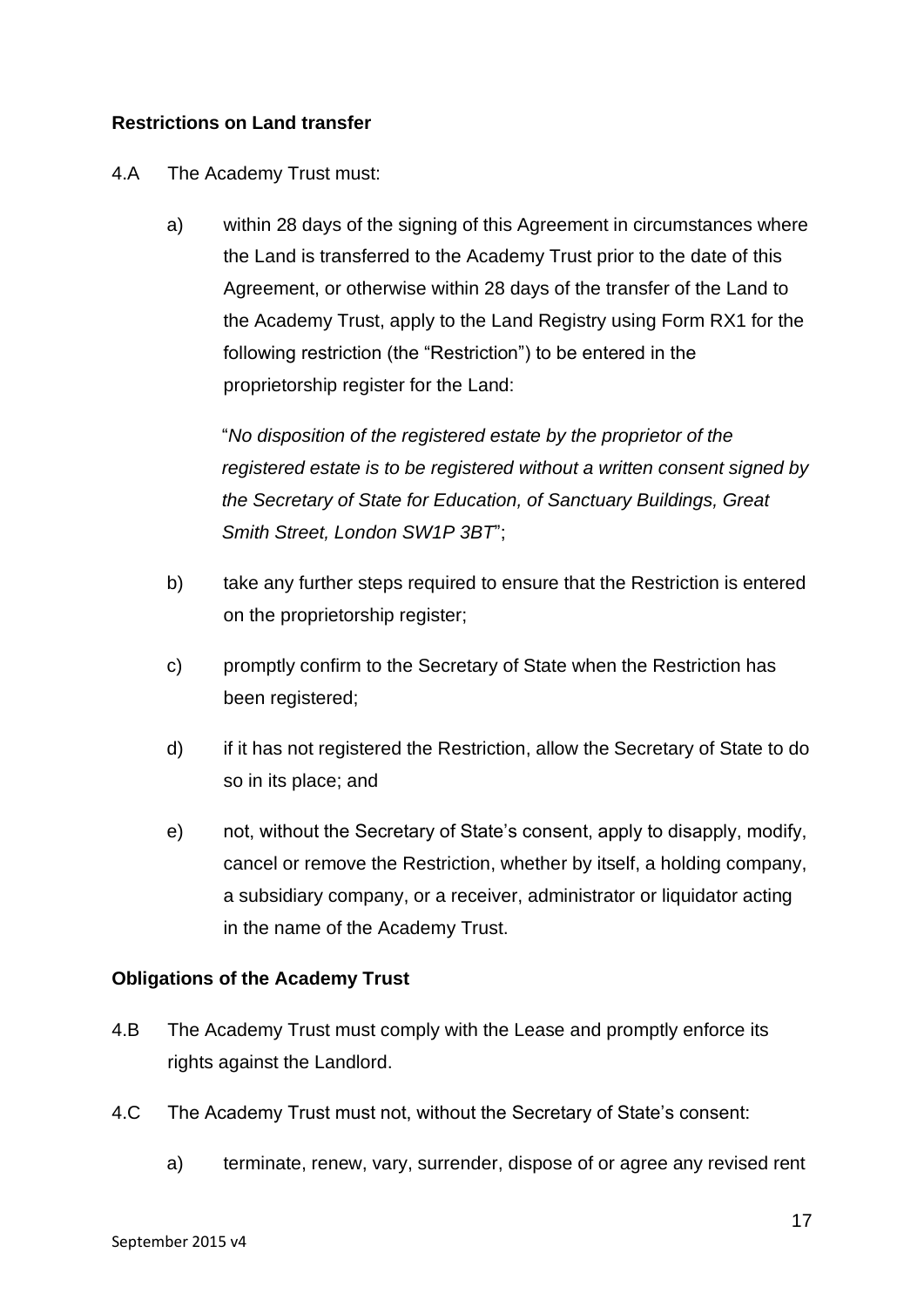under the Lease; or

- b) grant any consent or licence; or
- c) create or allow any encumbrance; or
- d) part with or share possession or occupation; or
- e) enter into any onerous or restrictive obligations,

in respect of all or part of the Land.

- 4.D The Academy Trust must obtain the Secretary of State's consent before taking any action, including the service of any notice or waiver of any condition, under any contract relating to the acquisition of the Land.
- 4.E If the Academy Trust is, or if it is reasonably foreseeable that it will be, in material breach of the Lease, the Academy Trust must immediately give written notice to the Secretary of State stating what the breach is and what action the Academy Trust has taken or proposes to take to remedy it, including timescales where appropriate.
- 4.F After notifying the Secretary of State under clause 4.E, the Academy Trust must:
	- a) promptly give the Secretary of State all the information he asks for about the breach;
	- b) allow the Secretary of State to take all necessary action, with or instead of the Academy Trust, to remedy or prevent the breach, and
	- c) use its best endeavours to help the Secretary of State to remedy or prevent the breach.
- 4.G If the Academy Trust has not entered into the Lease by 1 March 2018, the Secretary of State may serve a Termination Notice.

#### **Property Notices**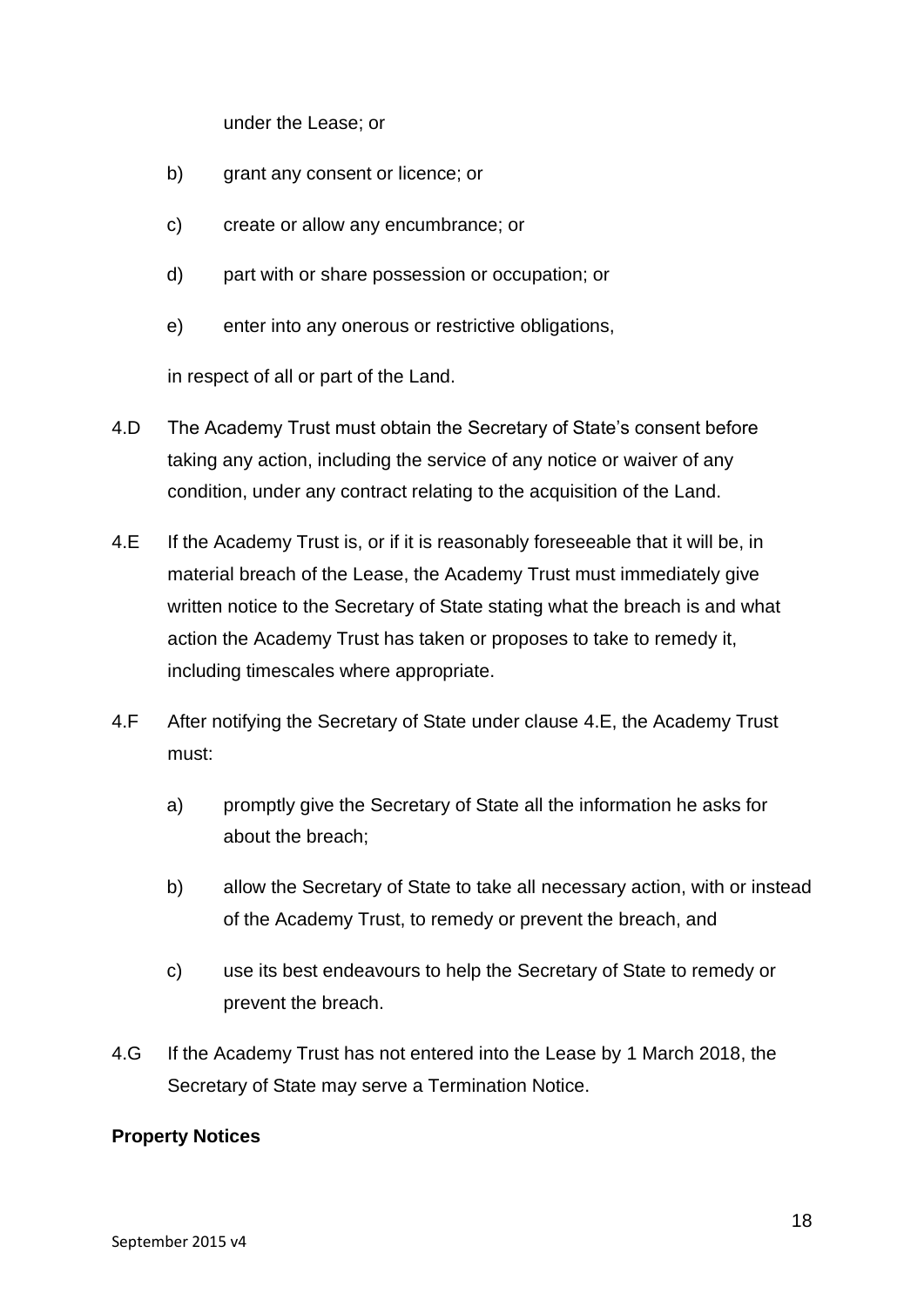- 4.H If the Academy Trust receives a Property Notice, it must:
	- a) send a copy of it to the Secretary of State within 14 days, stating how the Academy Trust intends to respond to it;
	- b) promptly give the Secretary of State all the information he asks for about it;
	- **c)** allow the Secretary of State to take all necessary action, with or instead of the Academy Trust, to comply with it, and
	- d) use its best endeavours to help the Secretary of State in connection with it.

# **Option**

4.I The Academy Trust grants and the Secretary of State accepts an option (the "**Option**") to acquire the Land at nil consideration. The Secretary of State may exercise the Option in writing if this Funding Agreement is terminated for any reason, or if the Academy Trust cannot use all or part of the Land as the permanent site of the Academy under clause 4.K. If the Option is exercised, completion will take place 28 days after the exercise date in accordance with the Law Society's Standard Conditions of Sale for Commercial Property in force at that date.

# **Option Notice**

- 4.J The Academy Trust:
	- a) must, within 14 days after acquiring the Land or, if later, after signing this Agreement, apply to the Land Registry on Form AN1 (including a copy of this Agreement) for a notice of the Option (the "**Option Notice**") to be entered in the register, taking any further steps required to have the Option Notice registered and promptly confirming to the Secretary of State when this has been done;
	- b) if it has not registered the Option Notice, agrees that the Secretary of State may apply to register it using Form UN1;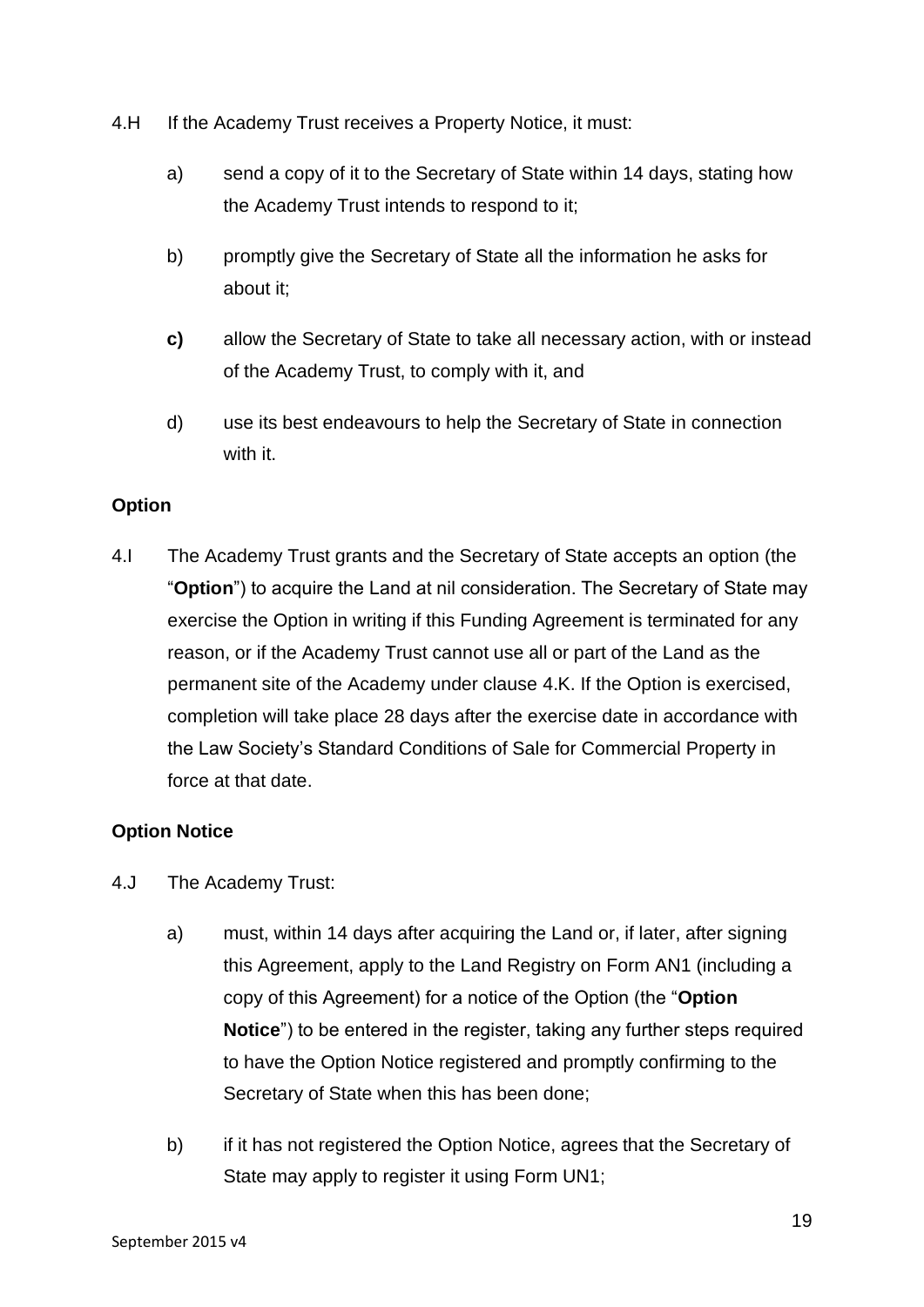- c) must not, without the Secretary of State's consent, apply to disapply, modify or remove the Option Notice, whether by itself, a holding company, a subsidiary company, or a receiver, administrator or liquidator acting in the name of the Academy Trust, and
- d) must, in the case of previously unregistered land, within 14 days after acquiring the Land or, if later, after signing this Agreement, apply to register a Class C(iv) land charge in the Land Charges Registry, and send the Secretary of State a copy of the relevant entry within 7 days after registration has been completed. If the Secretary of State considers that the Academy Trust has not complied with this clause, he may apply to secure the registration.

# **Land not used for the purposes of the academy**

4.K If the Academy Trust cannot use all or part of the Land as the permanent site of the Academy but the Secretary of State agrees not to terminate this Agreement on that basis, the Secretary of State may notify the Academy Trust that he intends to exercise the Option to transfer the Land for nil consideration to himself or his nominee.

# **Sharing the Land**

- $4!$  If
	- a) the Academy does not reach its planned capacity, as stated in clause 2.B, within 8 Academy Financial Years; or
	- b) the Academy Trust or the Secretary of State serves notice to terminate this Agreement under clause 5.A; or
	- c) the Secretary of State considers that not all the Land is needed for the operation of the Academy at planned capacity,

the Academy Trust must share occupation of the Land with such other Academy as the Secretary of State considers appropriate and enter into any legal arrangements which the Secretary of State requires for this purpose.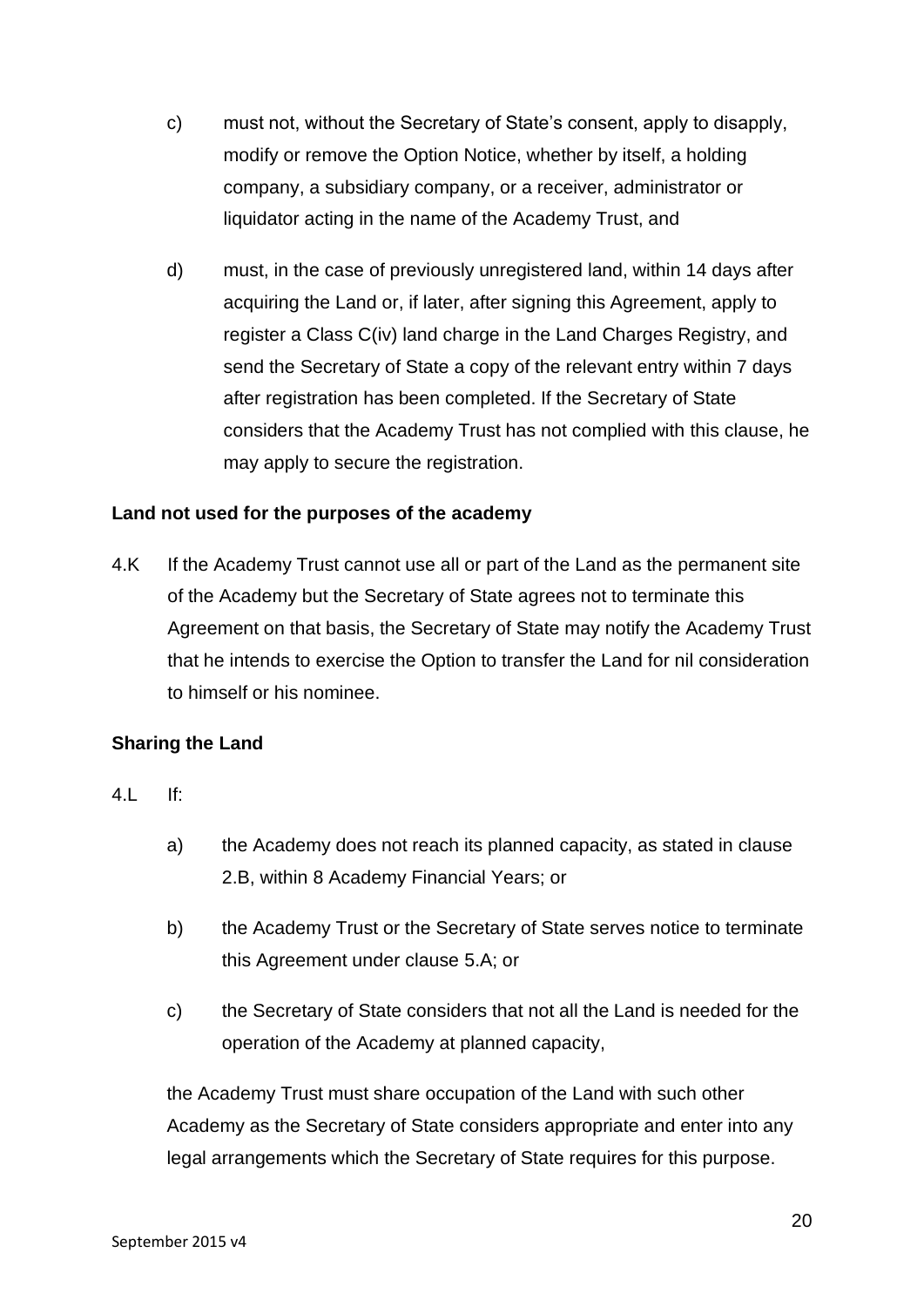# <span id="page-20-0"></span>**5. TERMINATION**

#### <span id="page-20-1"></span>**Termination by either party**

5.A Either party may give at least seven Academy Financial Years' notice to terminate this Agreement. Such termination would take effect on 31 August of the relevant year.

#### <span id="page-20-2"></span>**Termination Warning Notice**

- 5.B The Secretary of State may serve a Termination Warning Notice where he considers that:
	- a) the Academy Trust has breached the provisions of this Agreement or the Master Agreement; or
	- b) the standards of performance of pupils at the Academy are unacceptably low; or
	- c) there has been a serious breakdown in the way the Academy is managed or governed; or
	- d) the safety of pupils or staff is threatened, including due to breakdown of discipline; or
	- e) the Academy has not improved sufficiently following the service of a Coasting Notice.
- 5.B.1 The Secretary of State will serve a Coasting Notice where the Academy is found to be coasting. A Coasting Notice will specify:
	- a) that the Academy Trust must submit a plan to the Secretary of State setting out the actions to be taken to improve the school sufficiently; and
	- b) the date by which the plan must be submitted.
- 5.C A Termination Warning Notice served under clause 5.B will specify:
	- a) the action the Academy Trust must take;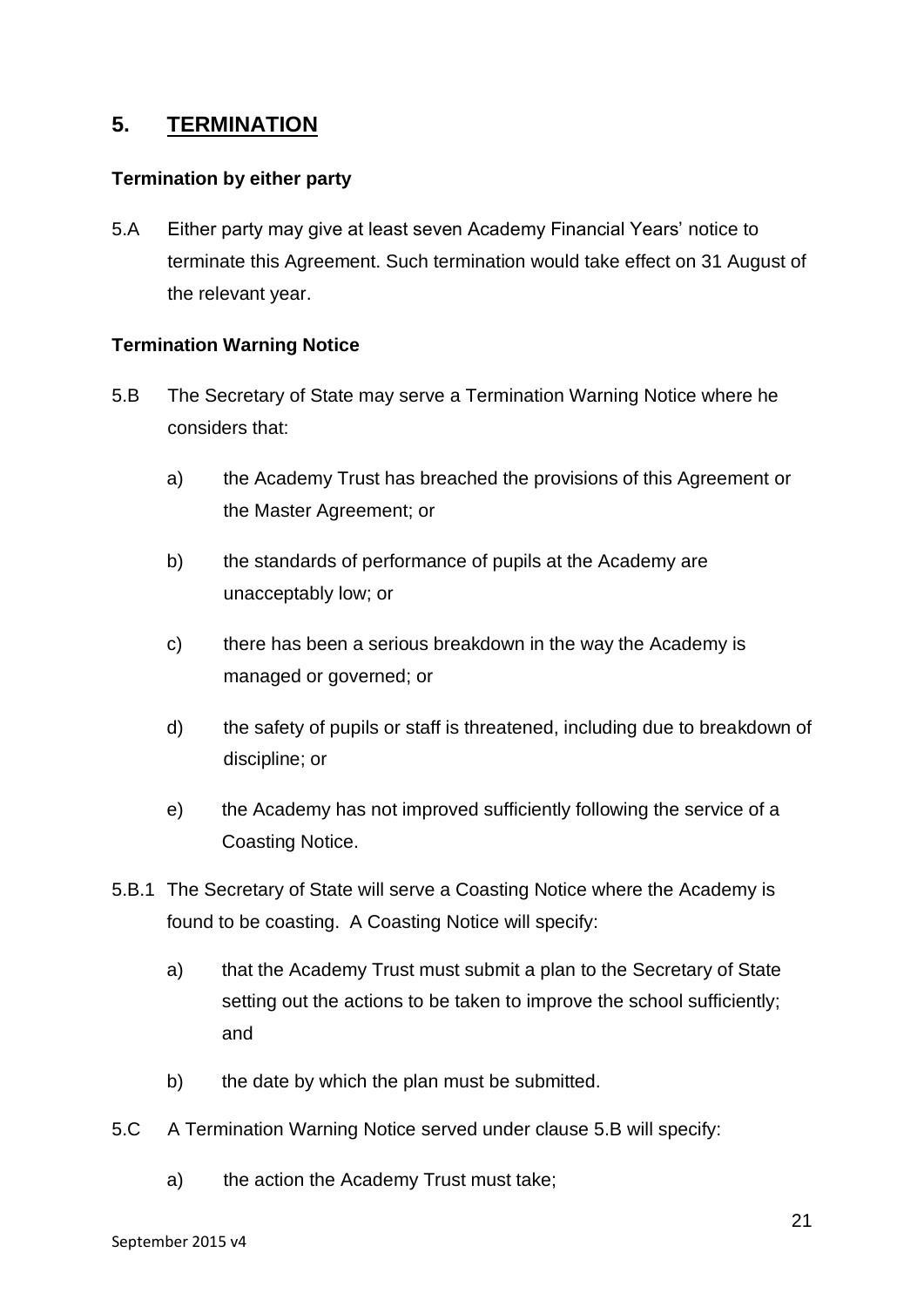- b) the date by which the action must be completed; and
- c) the date by which the Academy Trust must make any representations, or confirm that it agrees to undertake the specified action.
- 5.D The Secretary of State will consider any representations from the Academy Trust which he receives by the date specified in the Termination Warning Notice. The Secretary of State may amend the Termination Warning Notice to specify further action which the Academy Trust must take, and the date by which it must be completed.
- 5.E If the Secretary of State considers that the Academy Trust has not responded to the Termination Warning Notice as specified under clause 5.C(c), or has not completed the action required in the Termination Warning Notice as specified under clauses 5.C(a) and (b) (and any further action specified under clause 5.D) he may serve a Termination Notice.

#### <span id="page-21-0"></span>**Termination by the Secretary of State after inspection**

- 5.F If the Chief Inspector gives notice to the Academy Trust that:
	- a) special measures are required to be taken in relation to the Academy; or
	- b) the Academy requires significant improvement

the Secretary of State may serve a Termination Warning Notice, specifying the date by which the Academy Trust must make any representations.

- 5.G In deciding whether to give notice of his intention to terminate under clause 5.F, the Secretary of State will have due regard to the overall performance of the Academy Trust.
- 5.G.1 Not used.
- 5.H If the Secretary of State has served a Termination Warning Notice under clause 5.F and:
	- a) has not received any representations from the Academy Trust by the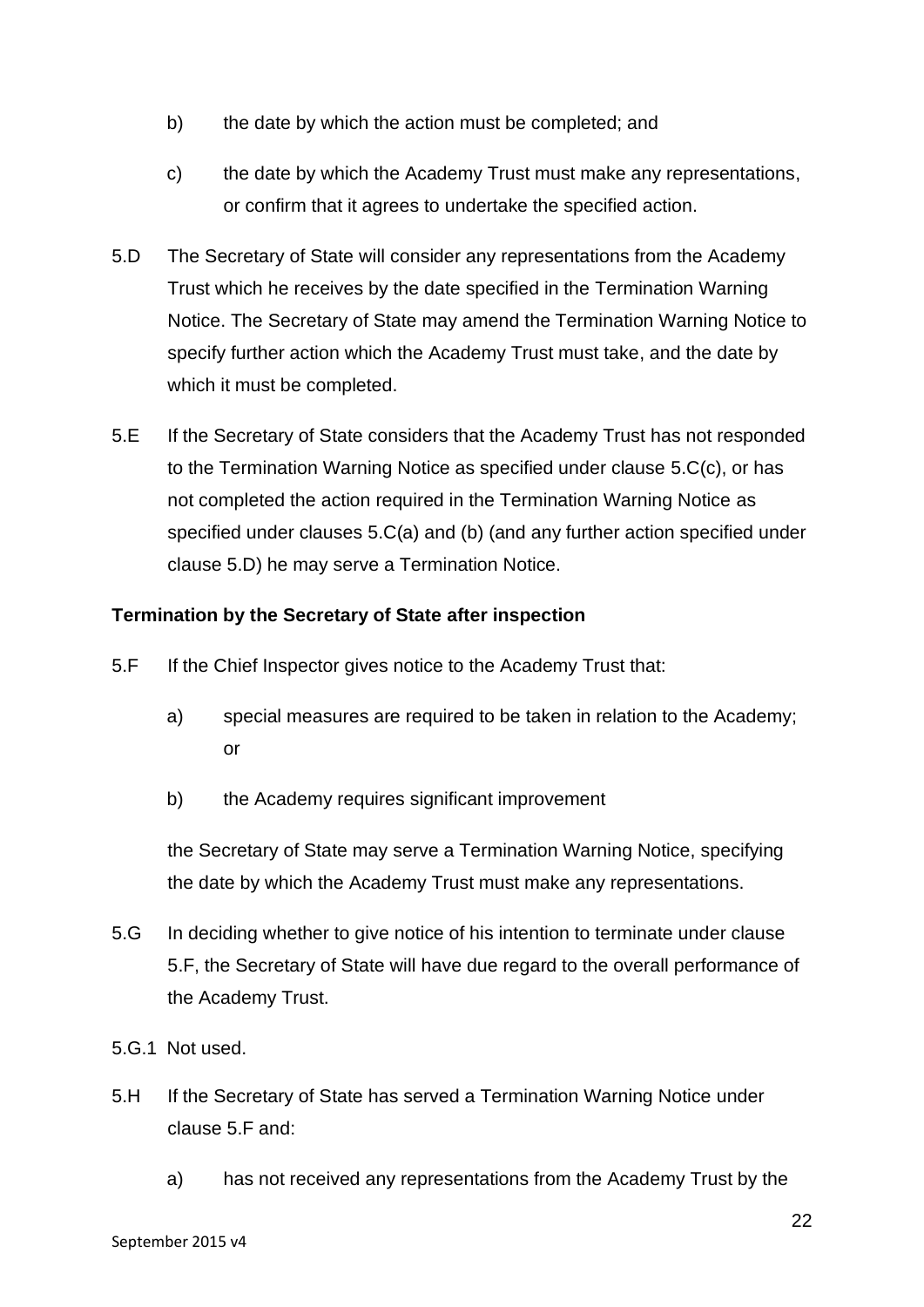date specified in the notice; or

b) having considered the representations made by the Academy Trust remains satisfied that this Agreement should be terminated;

he may serve a Termination Notice.

5.I Not used.

#### <span id="page-22-0"></span>**Termination by the Secretary of State**

- 5.J If the Secretary of State has determined that the Academy will be removed from the Register of Independent Schools and no appeal against that determination is pending, he may serve a Termination Notice.
- 5.K If at any time before the Academy opens, the total number of prospective pupils who have accepted offers of places to attend the Academy in September 2016 is less than 30, the Secretary of State may:
	- a) require the Academy Trust not to open the Academy until 30 prospective pupils have accepted offers of places to attend the Academy; or
	- b) serve a Termination Notice.
- 5.L If at any time after the Academy has opened, the Secretary of State considers that the Academy is not financially viable because of low pupil numbers, then he may:
	- a) serve a Termination Warning Notice; or
	- b) serve a Termination Notice.
- 5.M If both parties agree that the Academy is not financially viable because of low pupil numbers, they may jointly terminate this Agreement after agreeing the precise terms of termination.
- 5.N If full planning permission (including where relevant listed building consent) in respect of the Land has not been obtained by 1 September 2017, the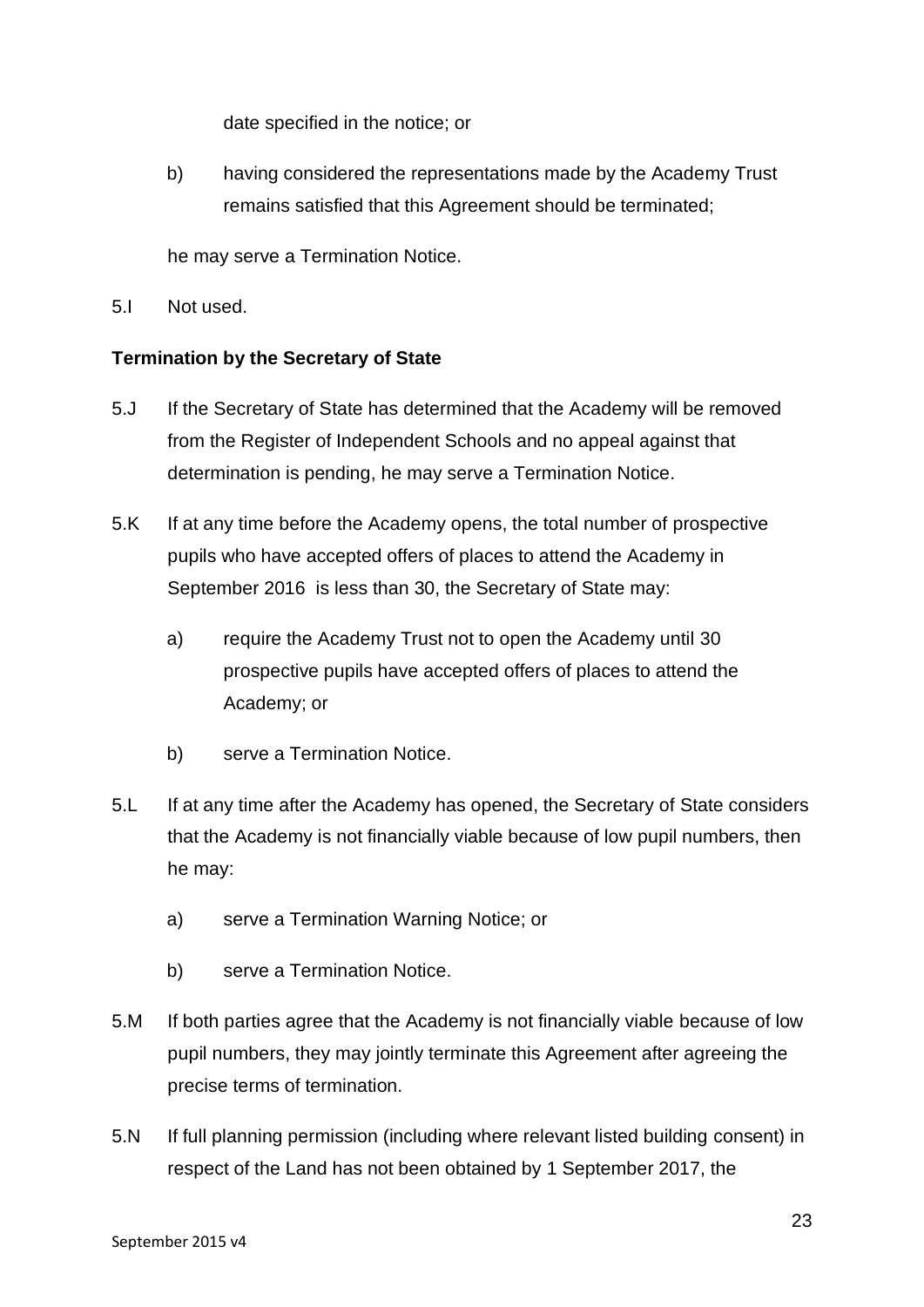Secretary of State may serve a Termination Notice.

- 5.O If at any time before the Academy opening date, the Secretary of State considers that:
	- a) the Academy would, on opening, provide an unacceptably low standard of education; or
	- b) the safety of pupils or staff at the Academy would, on opening, be threatened; or
	- c) the staff employed at the Academy are unsuitable; or
	- d) there is a serious breakdown in the way the Academy Trust is being managed or governed; or
	- e) the buildings and other structures on the Land are unsuitable or the Academy Trust has not obtained Building Regulations approval,

he may either:

- A. require the Academy Trust:
	- i. not to open the Academy; or
	- ii. not to admit pupils of a particular age range, to be determined by the Secretary of State; or
	- iii. not to use any building or other structure on the Land,

until each relevant matter in paragraphs (a) to (e) above has been resolved to the Secretary of State's satisfaction; or

B. serve a Termination Notice.

#### <span id="page-23-0"></span>**Funding and admission during notice period**

5.P If the Secretary of State serves a Termination Notice under clause 5.A, the Academy Trust may continue during the notice period to admit pupils to the Academy, and to receive GAG and EAG, in accordance with this Agreement.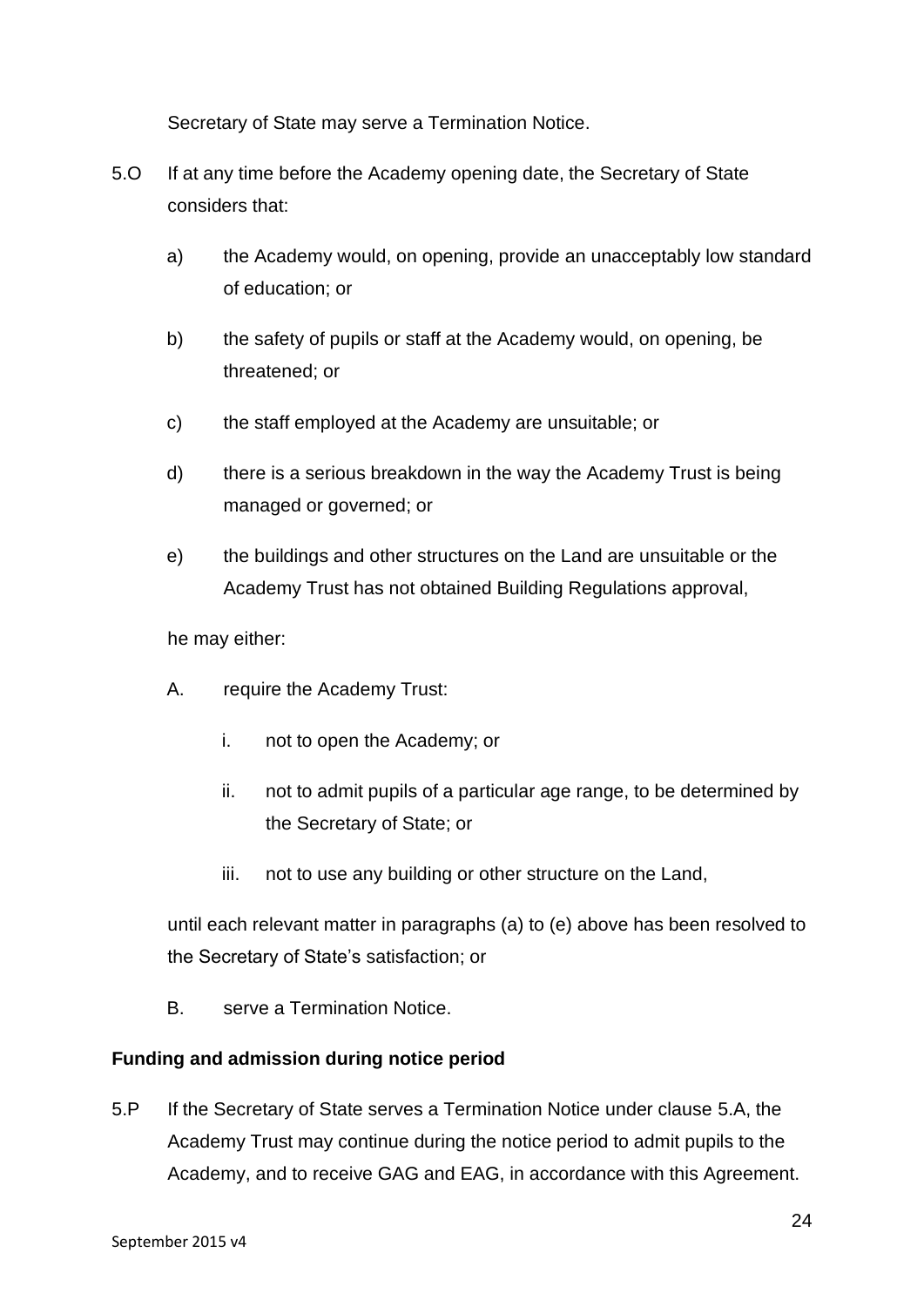5.Q If the Secretary of State serves a Termination Warning Notice or a Termination Notice otherwise than under clause 5.A, the Academy Trust may continue during the notice period to admit pupils to the Academy (unless the Secretary of State specifies otherwise), and to receive GAG and EAG, in accordance with this Agreement.

#### <span id="page-24-0"></span>**Notice of intention to terminate by Academy Trust**

- 5.R The Secretary of State will, before the start of each Academy Financial Year, provide the Academy Trust with a final funding allocation indicating the level of GAG and EAG to be provided in the next Academy Financial Year (the **"Funding Allocation").**
- 5.S If the Academy Trust is of the opinion that, after receipt of the Funding Allocation for the next Academy Financial Year (the "**Critical Year**") and after taking into account all other resources likely to be available to the Academy, including other funds that are likely to be available to the Academy from other academies operated by the Academy Trust ("**All Other Resources**"), it is likely that the cost of running the Academy during the Critical Year would cause the Academy Trust to become insolvent (and for this reason only) then the Academy Trust may give written notice of its intention to terminate this Agreement at the end of the Critical Year.
- 5.T Any notice given by the Academy Trust under clause 5.S must be provided to the Secretary of State within six weeks of the Secretary of State issuing the Funding Allocation. The notice given by the Academy Trust under clause 5.S must specify:
	- a) the grounds upon which the Academy Trust's opinion is based, including:
		- i. evidence of those grounds;
		- ii. any professional accounting advice the Academy Trust has received;
		- iii. a detailed statement of steps which the Academy Trust proposes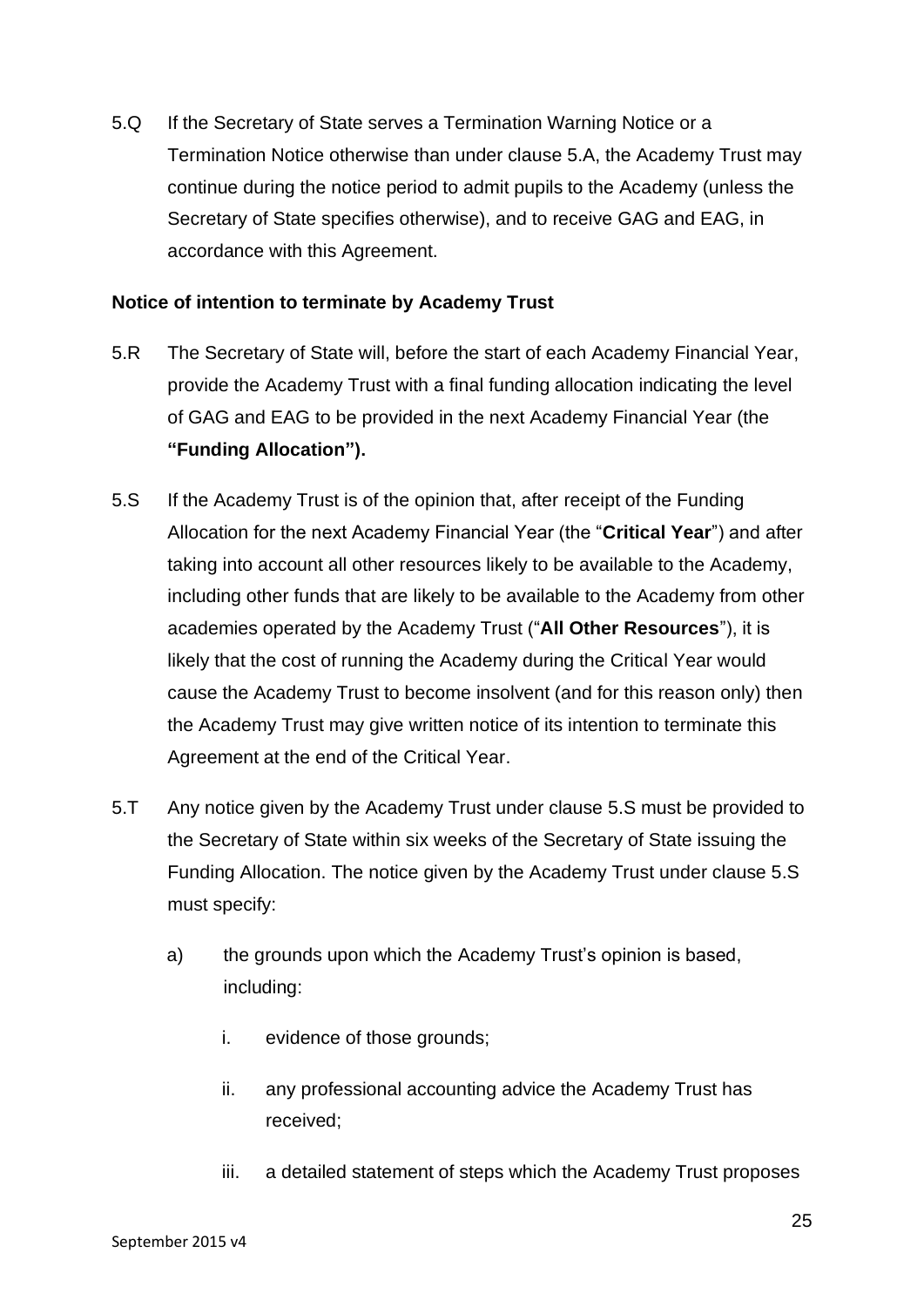to take to ensure that the running costs of the Academy are reduced such that costs are less than the Funding Allocation and All Other Resources, and the period of time within which such steps will be taken; and

- b) the shortfall in the Critical Year between the Funding Allocation and All Other Resources expected to be available to the Academy Trust to run the Academy and the projected expenditure on the Academy; and
- c) a detailed budget of income and expenditure for the Academy during the Critical Year (the "**Projected Budget**").
- 5.U Both parties will use their best endeavours to agree whether or not the cost of running the Academy during the Critical Year would cause the Academy Trust to become insolvent. Both parties recognise that they will need to engage in a constructive dialogue at the time about how best to provide education for the pupils at the Academy and use their best endeavours to agree a practical solution to the problem.
- 5.V If no agreement is reached by 30 April (or another date if agreed between the parties) as to whether the cost of running the Academy during the Critical Year would cause the Academy Trust to become insolvent, then that question will be referred to an independent expert (the "**Expert**") for resolution. The Expert's determination will be final and binding on both parties. The Expert will be requested to specify in his determination the amount of the shortfall in funding (the "**Shortfall**").
- 5.W The Expert will be an insolvency practitioner with significant professional experience of educational institutions or academies. If the parties fail to agree upon the appointment of the Expert then the Expert will be appointed by the President of the Institute of Chartered Accountants in England and Wales. The Expert's fees will be borne equally between the parties.
- 5.X The Expert will be required in reaching his determination to take account of advice from an educational specialist who is professionally familiar with the issues arising from the budget management of schools. If the parties fail to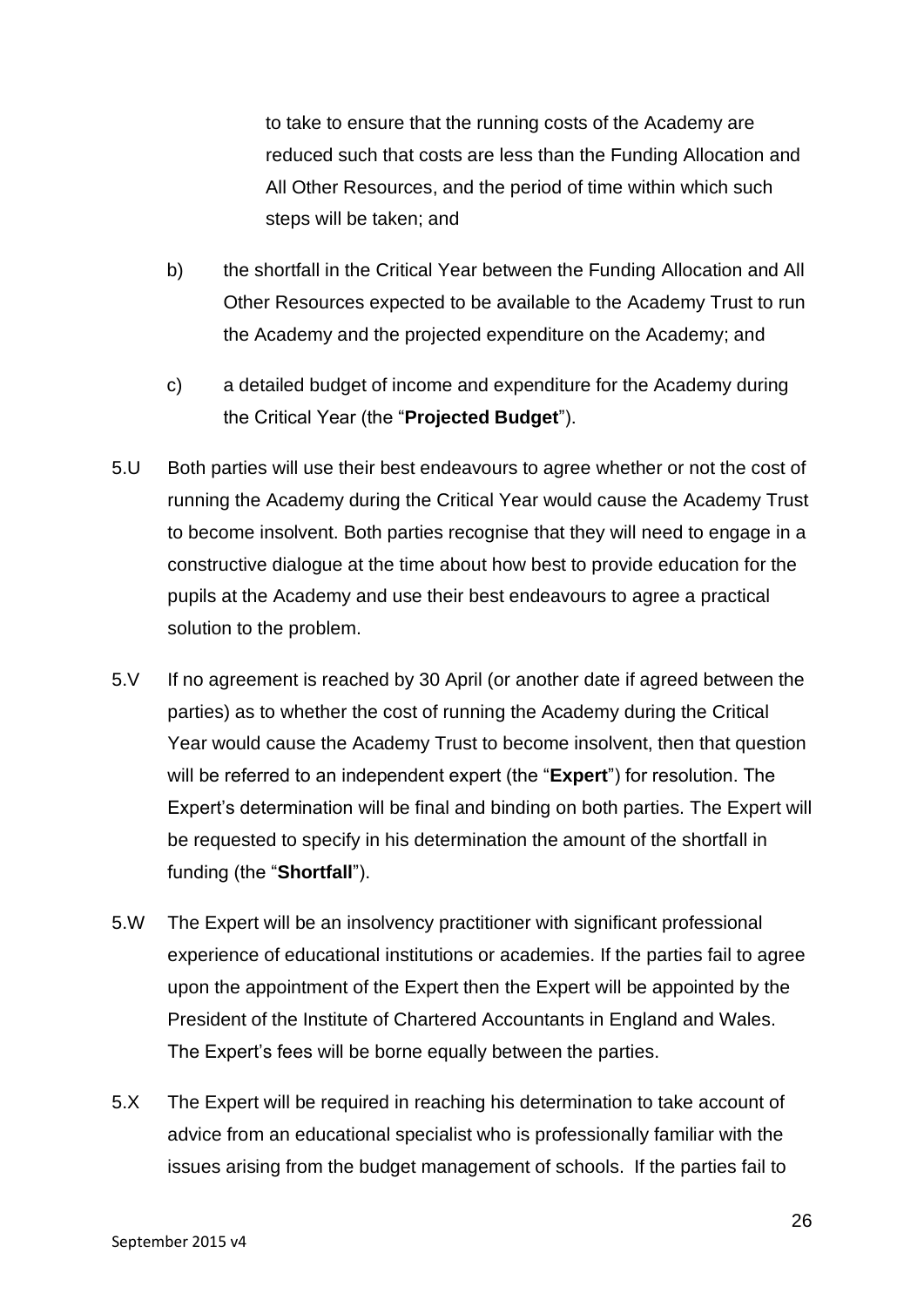agree upon the appointment of the educational specialist then the educational specialist will be appointed by the Chairman of the Specialist Schools and Academies Trust (or any successor or equivalent body). The educational specialist's fees will be borne equally between the parties.

5.Y If the Expert determines that the cost of running the Academy during the Critical Year would cause the Academy Trust to become insolvent, and the Secretary of State will not have agreed to provide sufficient additional funding to cover the Shortfall, then the Academy Trust will be entitled to terminate this Agreement, by notice expiring on 31 August of the Critical Year. Any such notice will be given within 21 days after (a) the Expert's determination will have been given to the parties or (b), if later, the Secretary of State will have given written notice of his refusal to provide sufficient additional funding for the Academy to cover the Shortfall.

#### <span id="page-26-0"></span>**Effect of termination**

- 5.Z If this Agreement is terminated, the Academy will cease to be an Academy within the meaning of sections 1 and 1A of the Academies Act 2010.
- 5.AA Subject to clauses 5.BB and 5.CC, if the Secretary of State terminates this Agreement under clause 5.A, he will indemnify the Academy Trust. If the Secretary of State terminates this Agreement otherwise than under clause 5.A, he may at his discretion indemnify or compensate the Academy Trust.
- 5.BB The amount of any such indemnity or compensation will be determined by the Secretary of State, having regard to representations made to him by the Academy Trust, and will be paid as and when the Secretary of State considers appropriate.
- 5.CC The categories of expenditure incurred by the Academy Trust in consequence of termination, for which the Secretary of State may indemnify the Academy Trust under clauses 5.AA, may include:
	- a) staff compensation and redundancy payments;
	- b) compensation payments in respect of broken contracts;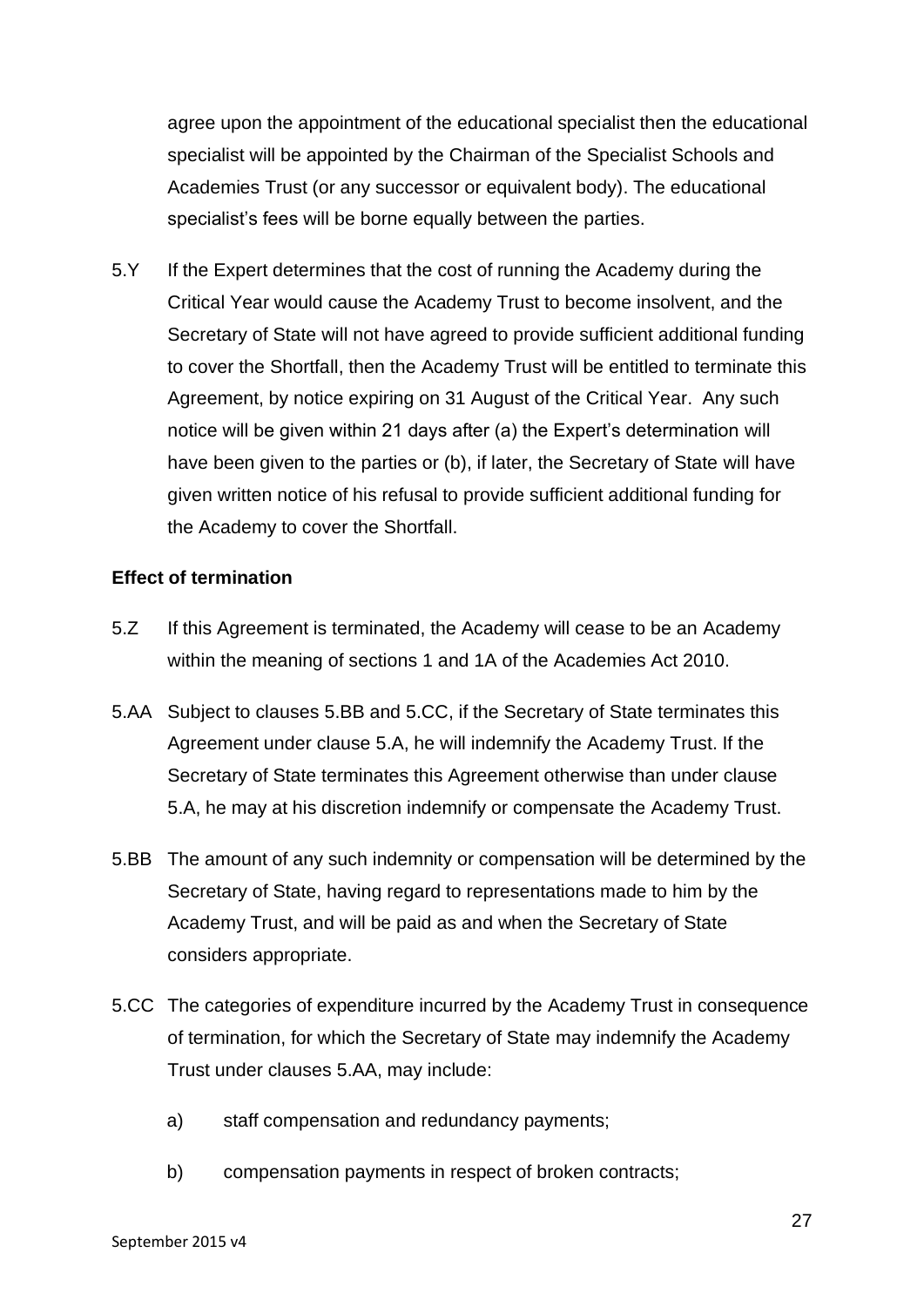- c) expenses of disposing of assets or adapting them for other purposes;
- d) legal and other professional fees; and
- e) dissolution expenses.
- 5.DD If this Agreement is terminated, and the Academy Trust owns capital assets which have been partly or wholly funded by HM Government, the Academy Trust must, as soon as possible after the termination date:
	- a) transfer a proportion of those capital assets, equal to the proportion of the original financial contribution made by HM Government, to a nominee of the Secretary of State to use for educational purposes; or
	- b) if the Secretary of State directs that a transfer under clause 5.DD(a) is not required, pay to the Secretary of State at the termination date (or, by agreement with the Secretary of State, at the date of their subsequent disposal) a sum equivalent to the proportion of the original financial contribution made by HM Government.
- 5.EE The Secretary of State may:
	- a) Waive all or part of the repayment due under sub-clause 5.DD(b) if the Academy Trust obtains his permission to invest the sale proceeds for its charitable purposes; or
	- b) direct the Academy Trust to pay all or part of the sale proceeds to the relevant LA.

# <span id="page-27-0"></span>**6. OTHER CONTRACTUAL ARRANGEMENTS**

#### <span id="page-27-1"></span>**Annexes**

6.A Any annexes to this Agreement form part of and are incorporated into this Agreement.

#### <span id="page-27-2"></span>**The Master Agreement**

6.B Except as expressly provided in this Agreement, all provisions of the Master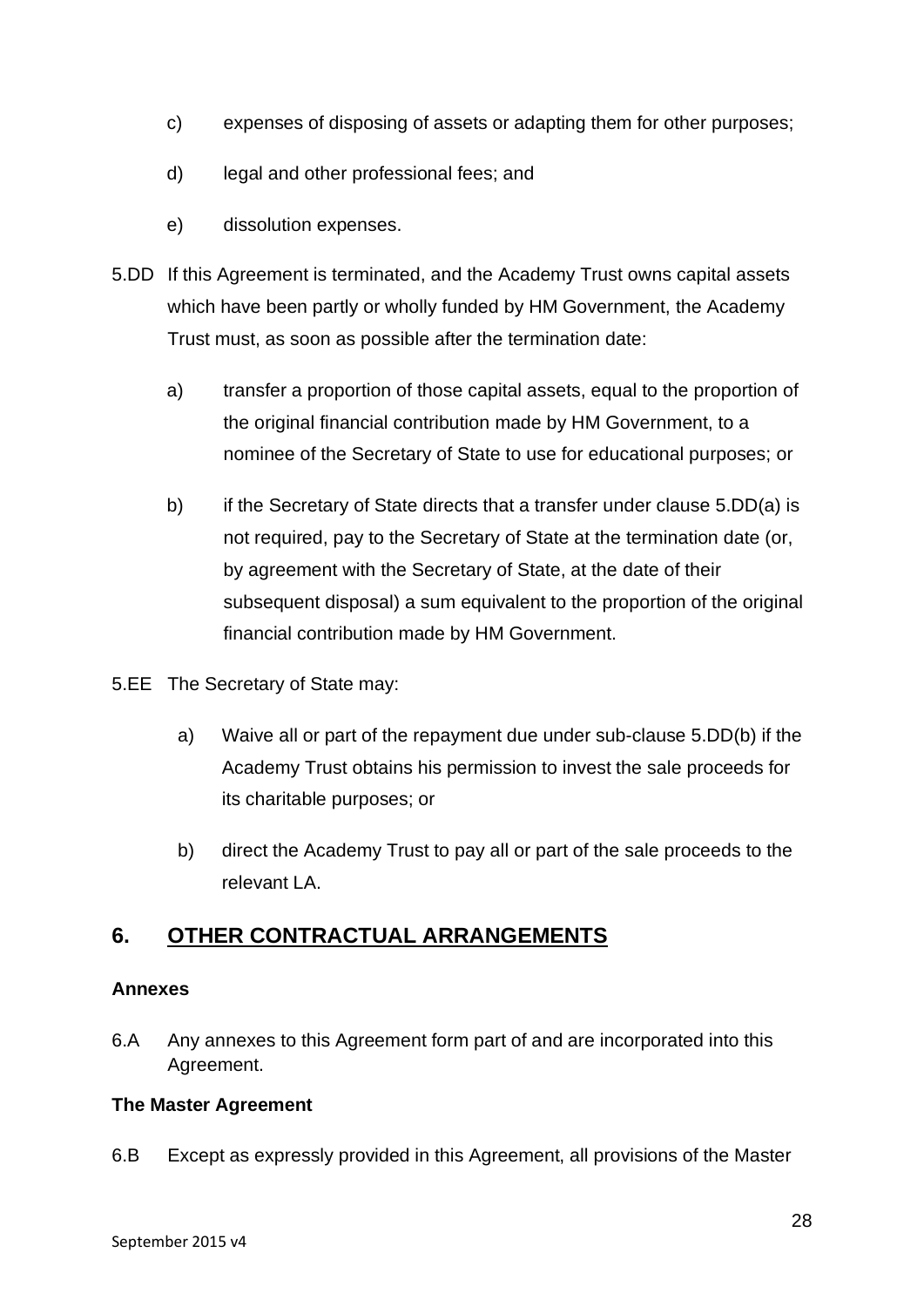Agreement have full force and effect.

#### <span id="page-28-0"></span>**General**

- 6.C The Academy Trust cannot assign this Agreement.
- 6.D Failure to exercise, or a delay in exercising, any right or remedy of the Secretary of State under this Agreement (including the right to terminate this Agreement), or a single or partial exercise of such a right or remedy, is not a waiver of, and does not prevent or restrict any initial or further exercise of, that or any other right or remedy.
- 6.E Termination of this Agreement will not affect the accrued rights, remedies, obligations or liabilities of the parties existing at termination.
- 6.F This Agreement may be executed in any number of counterparts, each of which when executed and delivered shall constitute a duplicate original, but all of which will together constitute the same agreement.
- 6.G This Agreement and any dispute or claim arising out of or in connection with it or its subject matter or formation (including non-contractual disputes or claims) shall be governed by and construed in accordance with the law of England and Wales, and submitted to the exclusive jurisdiction of the courts of England and Wales.
- 6.H Not used.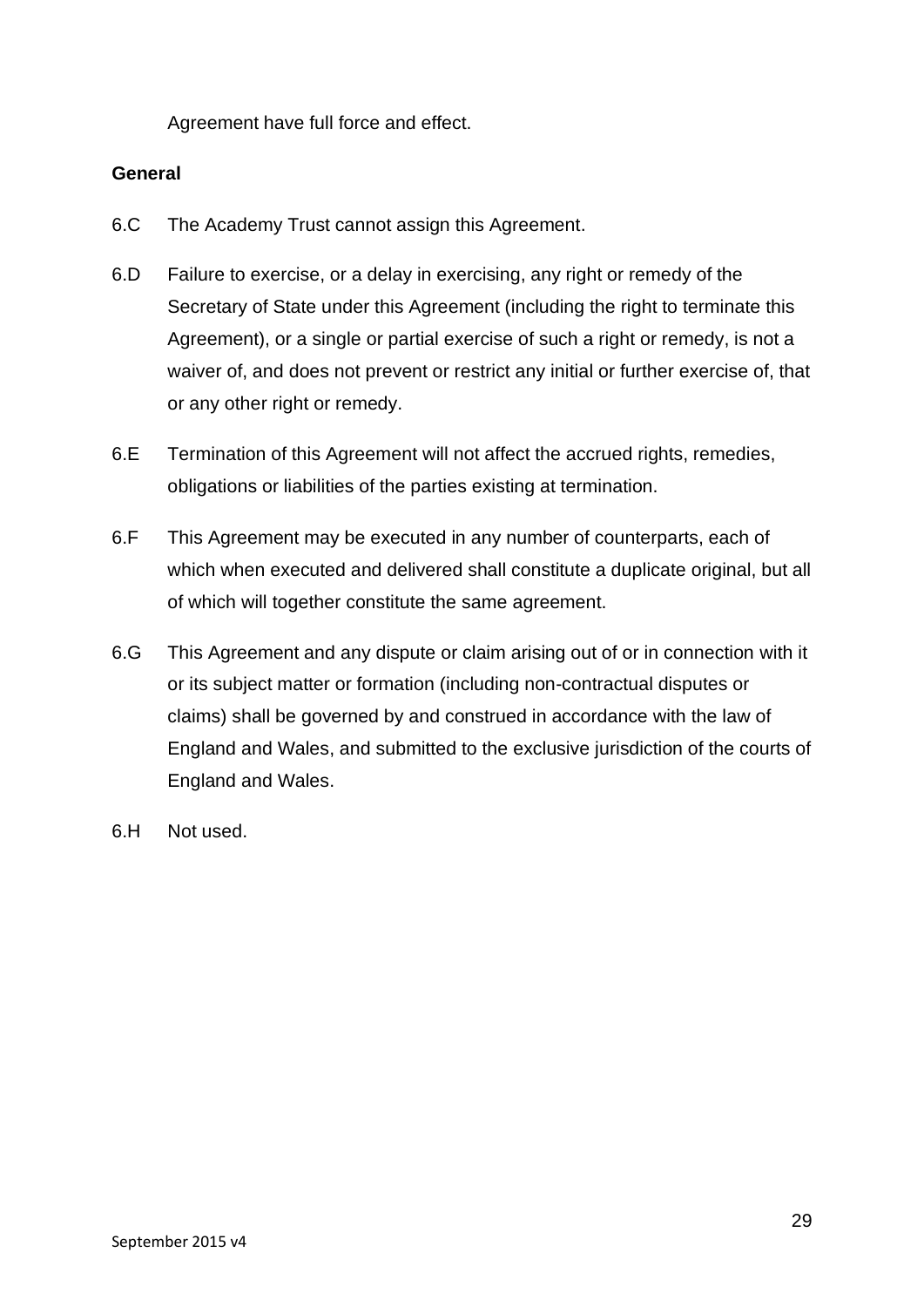This Agreement was executed as a Deed on

Executed on behalf of the **Academy Trust** by:

………………………..

and ………………………..

**Director**

**Director**

The Corporate Seal of

# **THE SECRETARY OF STATE FOR EDUCATION**

affixed to this deed is authenticated by:

……………………………

**Duly Authorised**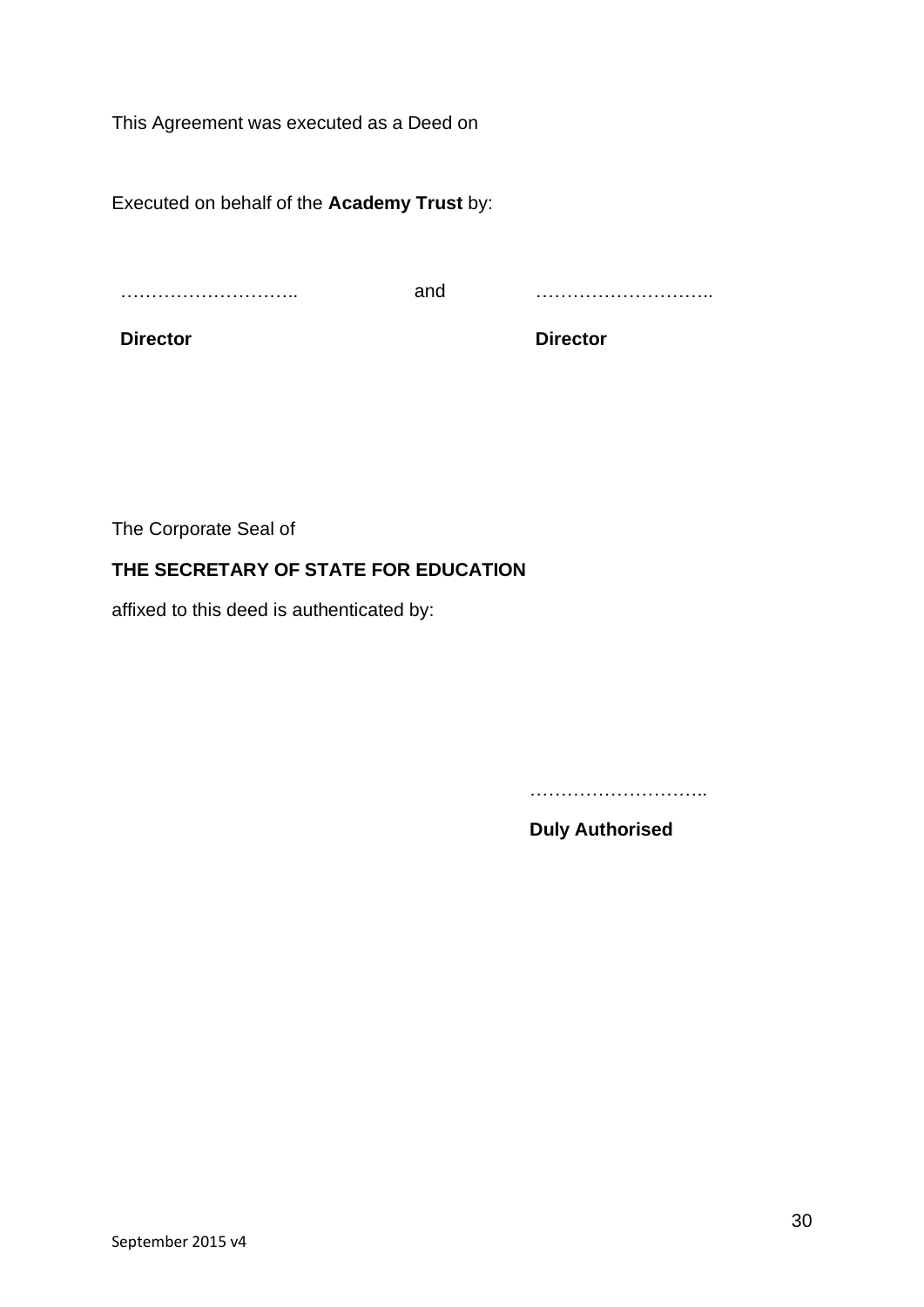# <span id="page-30-0"></span>**ANNEXES**

# <span id="page-30-1"></span>**7. PUPILS WITH SPECIAL EDUCATION NEEDS (SEN) AND DISABILITIES**

"**Statement of SEN**" means a statement made under section 324 of the Education Act 1996.

**"EHC plan"** means an Education, Health and Care plan made under sections 37(2) of the Children and Families Act 2014.

- 7.A Except as set out in clause 8 below, the Children and Families Act 2014 imposes duties directly on Academies in respect of pupils with special educational needs, including the admission of pupils with EHC plans. If an Academy Trust considers that a LA should not have named the Academy in an EHC plan, it may ask the Secretary of State to determine whether the LA has acted unreasonably, and to make an order directing the LA to reconsider. The Secretary of State's determination will be final, subject to any right of appeal which a parent of the child may have to the First Tier Tribunal (Special Educational Needs and Disability) or the Upper Tribunal Administrative Appeals Chamber.
- 7.B Not used
- 7.C Not used
- 7.D Not used.

# <span id="page-30-2"></span>**8. ADMISSION OF PUPILS WITH SEN AND DISABILITIES**

- 8.A The Academy Trust must for each of its Academies, subject to its right of appeal to the Secretary of State, admit all pupils with a statement of SEN naming the Academy.
- 8.B Where an LA proposes to name one of the Academies in a statement of SEN, it must give the Academy Trust written notice of this, stating why it considers that Academy to be suitable for the pupil in question. Within 15 days of receipt of the LA's notice, the Academy Trust must consent to being named, except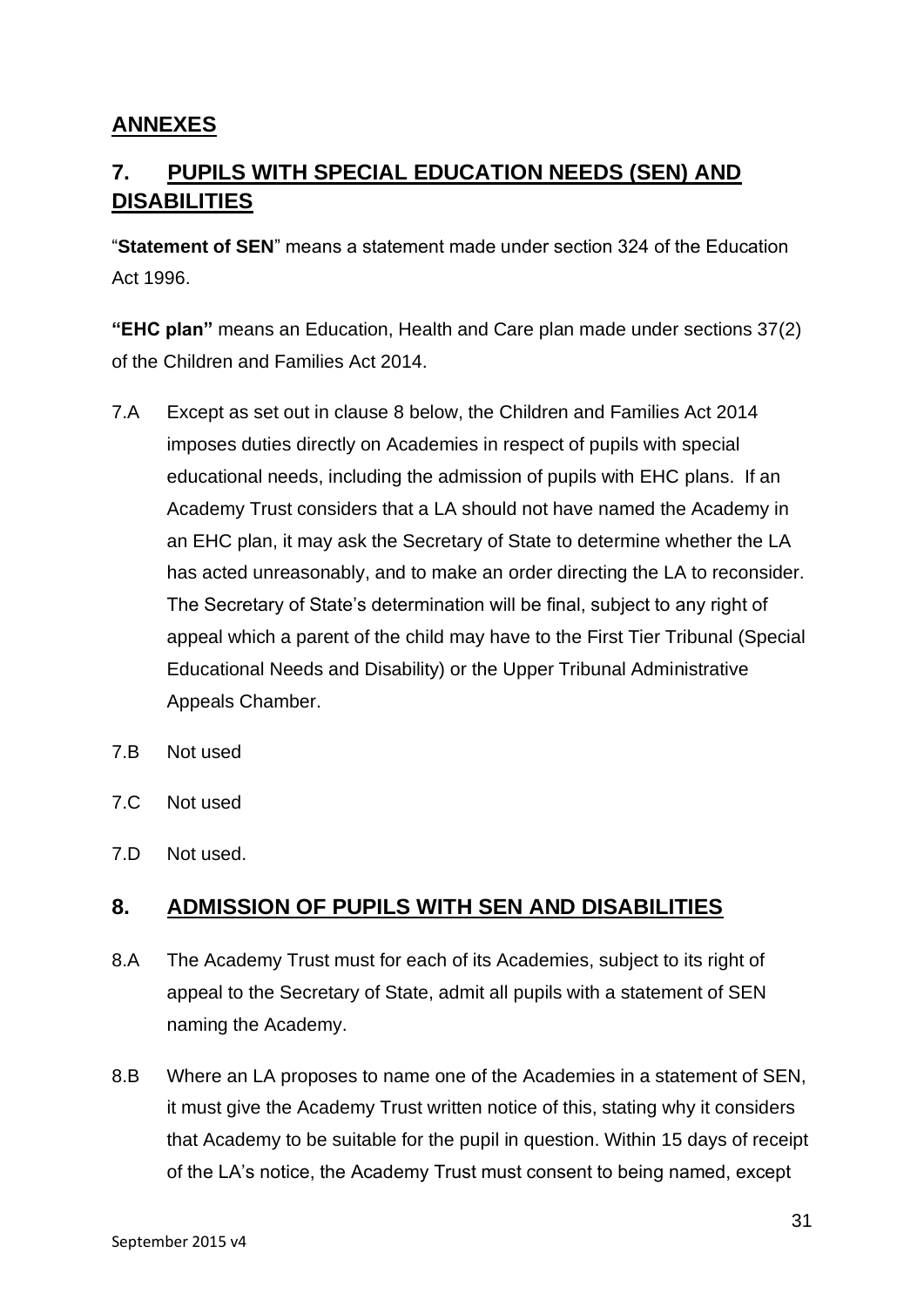where admitting the child would be incompatible with the provision of efficient education for other children, and no reasonable steps could secure compatibility. In deciding whether a child's inclusion would be incompatible with the efficient education of other children or the efficient use of resources, the Academy Trust must have regard to the relevant Guidance issued to maintained schools.

- 8.C If the Academy Trust decides that admitting the child would be incompatible with the provision of efficient education or the efficient use of resources, it must, within the 15 days, notify the LA in writing, giving its reasons for its decision.
- 8.D The Academy Trust must then seek to establish from the LA whether or not it agrees with this determination. If the LA does not agree with the Academy Trust's response, and names the Academy in the child's statement of SEN, the Academy Trust must admit the child to the school as specified in the statement or otherwise by the LA.
- 8.E If in such case, the Academy Trust considers that the LA should not have named the Academy in the statement, it may ask the Secretary of State to determine whether the LA has acted unreasonably, and to make an order directing the LA to reconsider. The Secretary of State's determination will be final, subject only to any right of appeal which a parent of the child may have to the First-tier Tribunal (Special Educational Needs and Disability) or the Upper Tribunal Administrative Appeals Chamber.
- 8.F If a parent of a child for whom the LA maintains a statement appeals to the First-tier Tribunal (Special Educational Needs and Disability), either for or against the naming of the Academy in the child's statement, then the Tribunal's decision will be binding, even if it is different from that of the Secretary of State.
- 8.G Where it has been finally determined that the Academy be named in a child's statement of SEN, the Academy Trust must admit the child to the Academy, notwithstanding any other admissions requirements in this Agreement.